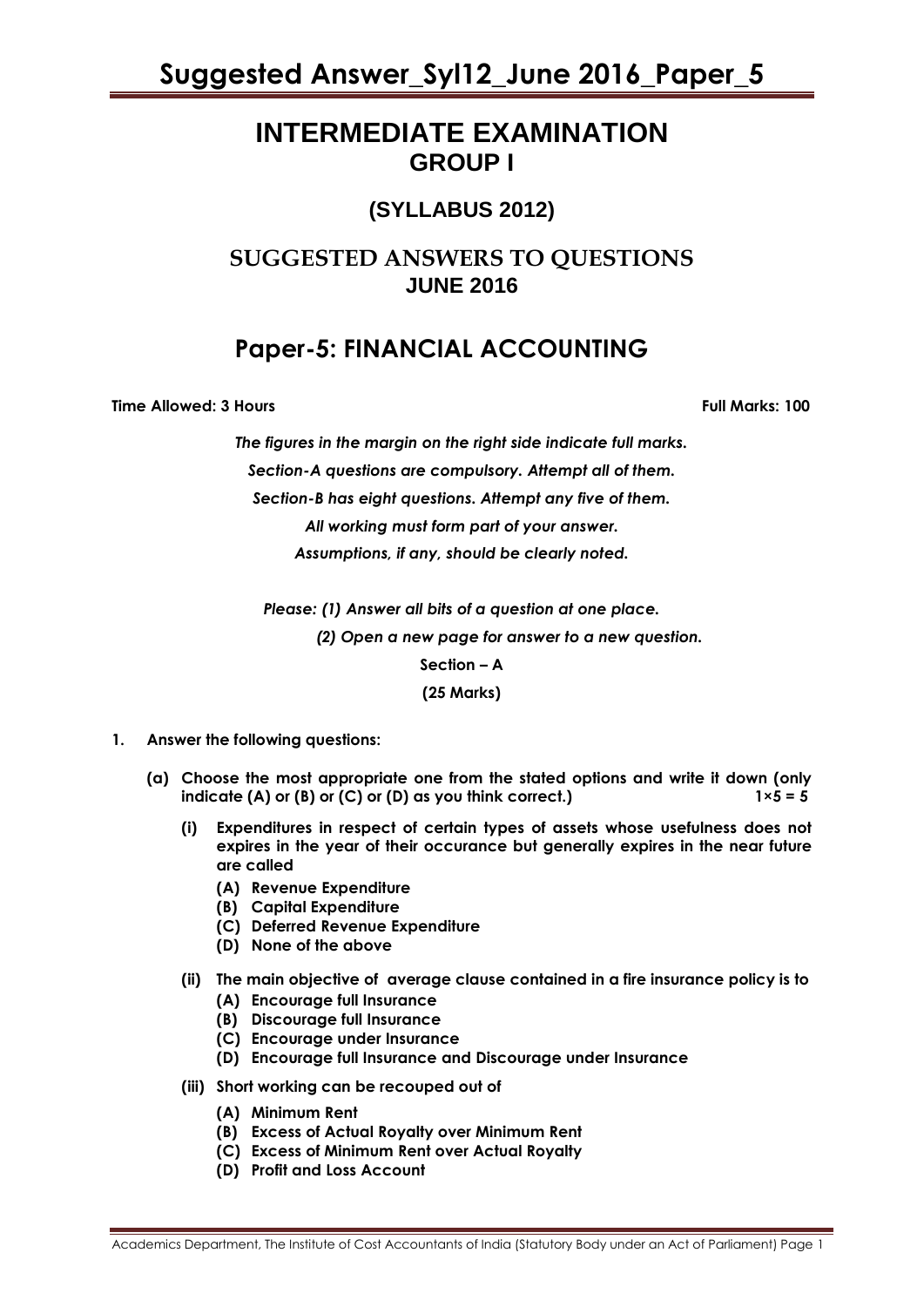- **(iv) AS-6 (revised) is applicable to which one of the following assets?**
	- **(A) Goodwill**
	- **(B) Live stock**
	- **(C) Plantation**
	- **(D) Plant and Machinery**
- **(v) According to AS-3 (Revised) interest and dividends received in the case of a manufacturing enterprise should be classified as cash flow from**
	- **(A) Operating Activities**
	- **(B) Financing Activities**
	- **(C) Investing Activities**
	- **(D) Both (B) and (C)**

#### **Answer (a) :**

(i) — (C),(ii) — (D), (iii) — (B), (iv) — (D), (v) — (C).

(b) Match Column  $- I$  with Column  $- II$ 

|       | Column I                                     |   | Column II             |  |  |  |
|-------|----------------------------------------------|---|-----------------------|--|--|--|
| (i)   | Assets are equal to liabilities plus capital |   | AS-9                  |  |  |  |
| (iii) | <b>Intangible Fixed Asset</b>                | В | $AS-2$                |  |  |  |
| (iii) | <b>Depreciation Accounting</b>               |   | Duel aspect concept   |  |  |  |
| (iv)  | <b>Revenue recognition</b>                   | D | AS-6                  |  |  |  |
| (V)   | <b>Valuation of inventories</b>              | E | Goodwill              |  |  |  |
|       |                                              | Е | <b>Borrowing Cost</b> |  |  |  |

**Answer (b):**

| (i)   | С              |
|-------|----------------|
| (iii) | Е              |
| (iii) | I)             |
| (iv)  | $\overline{ }$ |
| (v    | R              |

(c) State whether the following statements given below are TRUE or FALSE:  $1 \times 5 = 10$ 

- **(i) Income and Expenditure Account is prepared by adopting accrual principle of Accounting.**
- **(ii) As per concept of conservatism, the Accountant should provide for all possible losses but should not anticipate profit.**
- **(iii) The cost of developing software for a company engaged in software business is revenue expenditure.**
- **(iv) Rebate on bills discounted is disclosed in the Balance Sheet of a Banking Company in the Assets side as representing the rebate not yet matured.**
- **(v) According to AS-2 Inventories are held for sale in normal course of business.**

#### **Answer (c):**

(i) True, (ii) True, (iii) False, (iv) False, (v) True.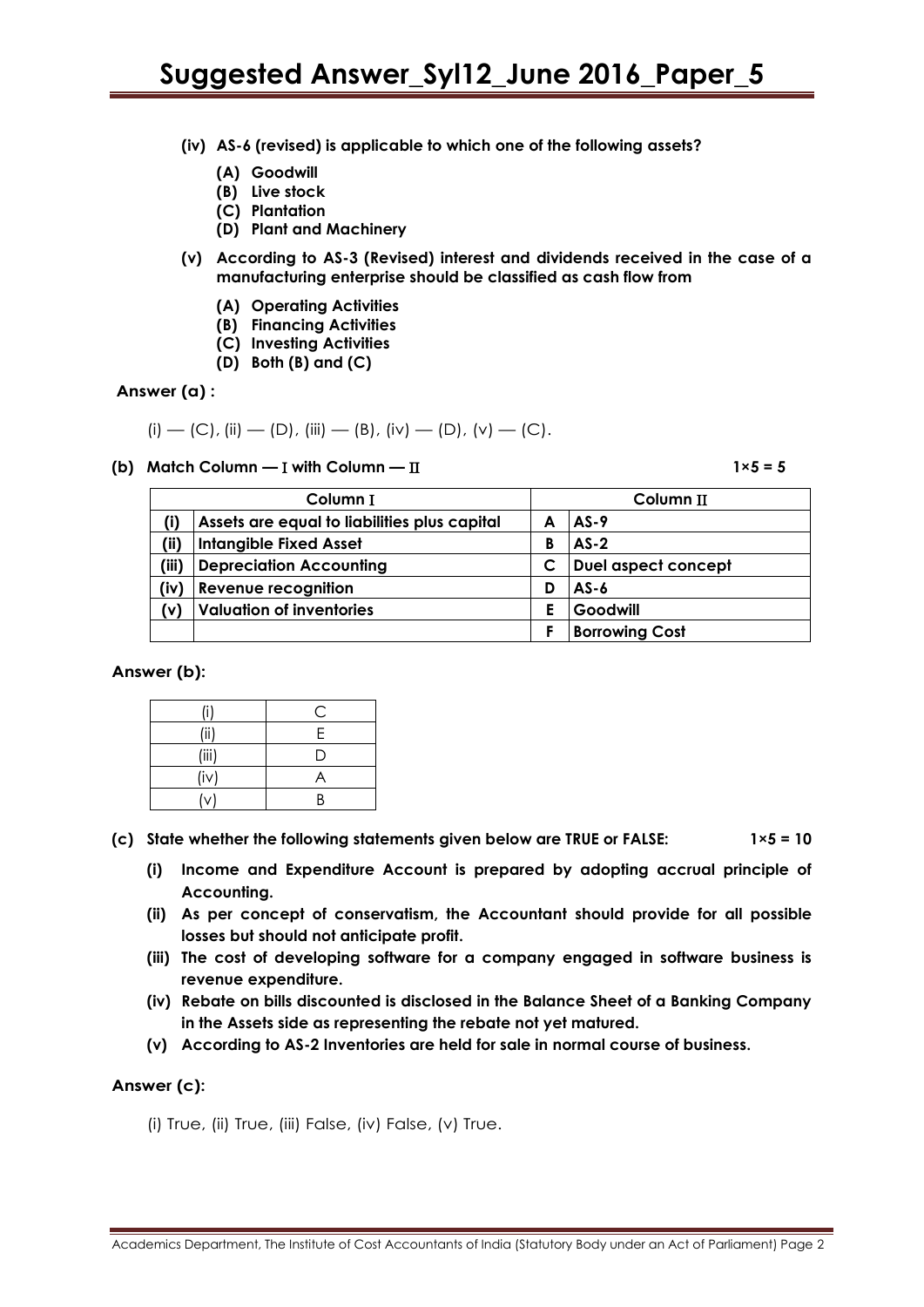(d) Answer the following questions (Give workings):

$$
2\times 5=10
$$

**(i) S and N are partners sharing Profit/(Loss) in the ratio of 5:3. They admit J into**  Partnership for  $\frac{3}{10}$ th in the Profit/Loss in which J acquired  $\frac{1}{5}$ th share from S and  $\frac{1}{10}$ th **share from N respectively.**

**Calculate the new Profit/Loss sharing ratios of the partners.**

**(ii) SUKHAM LIFE INSURANCE CO. furnishes the following information:**

|                                                                    | $($ ₹ in Lakhs) |  |
|--------------------------------------------------------------------|-----------------|--|
| <b>Particulars</b>                                                 | Amount (₹)      |  |
| Life Insurance fund on 31.03.2016                                  | 650             |  |
| Net liability on 31.03.2016 as per actuarial valuation             | 510             |  |
| Interim bonus paid to policy holders during inter-valuation period | 35              |  |

**You are required to prepare the valuation Balance Sheet as on 31.03.2016.**

**(iii) The following details are abstracted from the record of VENELA LTD. for the year ended March 31, 2016.**

| <b>Net working Capital</b> | ₹3,50,0000 |
|----------------------------|------------|
| <b>Profit before Tax</b>   | ₹2,50,0000 |
| <b>The Current Ratio</b>   | 2.4:1      |

**You are required to calculate the amount of Current Assets of Venela Ltd. for the year ended March 31, 2016.**

**(iv) MS SOHALI purchased a LCD TV on hire purchase system from MENZ ENTERPRISE ON 01.03.2016. The hire purchase rate was settled at** `**1,20,000, payable at** `**45,000 on 01.03.2016 and** `**25,000 at the end of three successive years. Interest was charged @6% P.A. [Given PVIFA (at 6%, 3years)= 2.6730.]**

**Compute the Cash Price of LCD-TV.**

**(v) GREAT POWER LTD. received** `**2,00,000 as Security Deposit from its consumers on 1st July 2015. R.B.I interest rate as on 1st April 2015 was 8%.**

**Pass the Journal Entries in the book of Great Power Ltd. for the year ended March 31, 2016.**

**Answer (d):** 

(i) S's New Share = 
$$
(\frac{5}{8} - \frac{1}{5}) = \frac{25 \cdot 8}{40} = \frac{17}{40}
$$
  
N's new share =  $(\frac{3}{8} - \frac{1}{10}) = \frac{15 \cdot 4}{40} = \frac{11}{40}$   
J's Share =  $\frac{3}{10} = \frac{12}{40}$ 

Hence New profit/loss sharing ratios of the partners = 17:11:12

#### (ii) **Sukham Life Insurance co. Valuation Balance Sheet as at 31st March, 2016**

|    |                                             |                    |                        | (₹ in Lakhs) |
|----|---------------------------------------------|--------------------|------------------------|--------------|
|    | <b>Liabilities</b>                          | Amount $(\bar{z})$ | <b>Assets</b>          | Amount       |
| To | Net Liability as per actuarial<br>Valuation | 510                | By Life Assurance Fund | 650          |
| Τo | Surplus                                     | 140                |                        |              |
|    |                                             | 650                |                        | 65C          |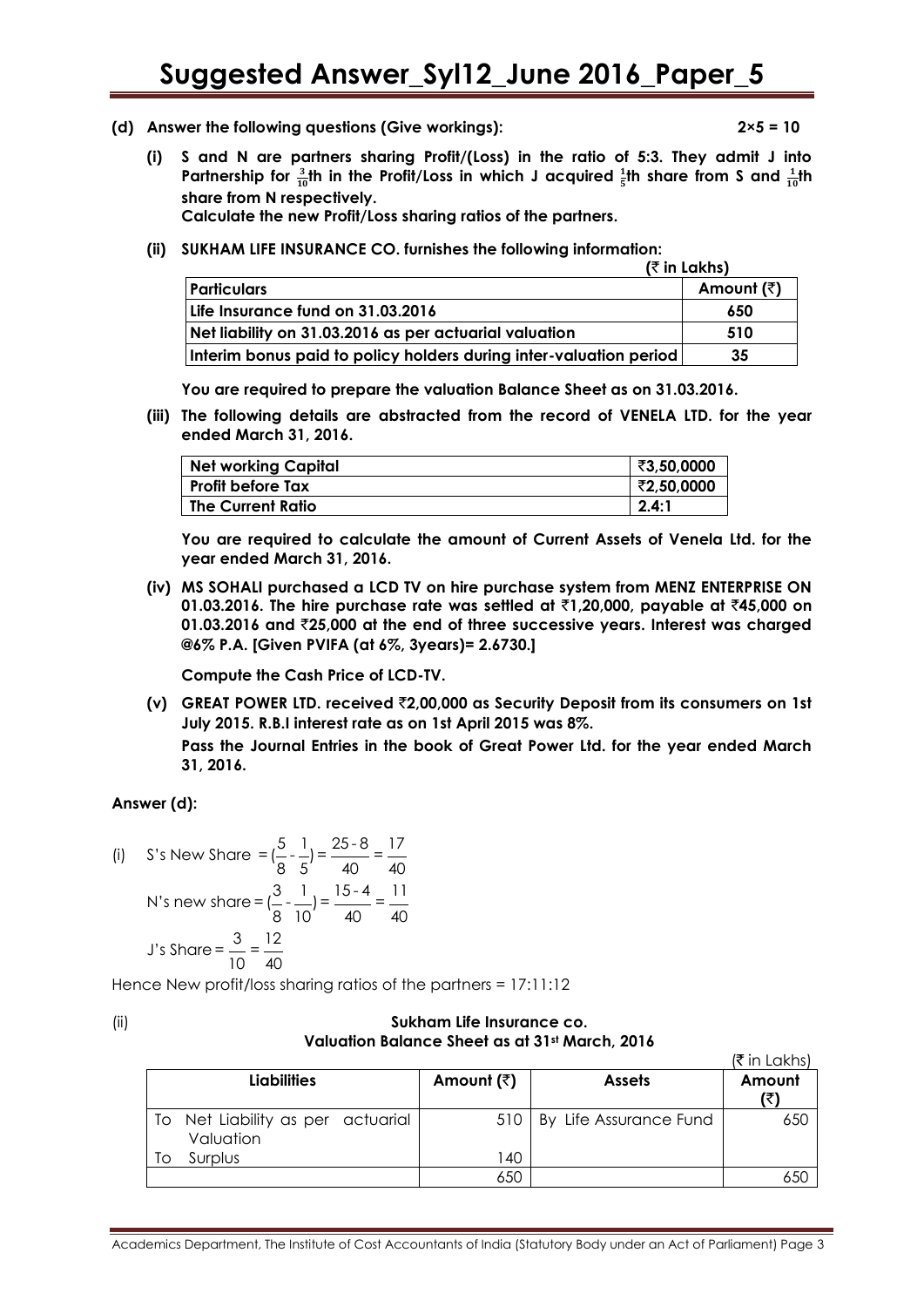(iii) Net Working Capital = Current Assets(C.A) – Current Liabilities (C.L) =  $\overline{5}35,00,000$ 

1

Or, C.A – C.L =`35,00,000…………… Equation (i)  $\frac{C.A}{T}$  = 2.4

Again, Current Ratio = C.L

∴ C.A = 2.4 C.L

Or, C.A – 2.4 C.L = 0…………. Equation (ii)

After multiplying (i) with 2.4 we get —

2.4 C.A – 2.4 C.A = ₹84,00,000……. Equation (iii)

∴  $[(iii) - (ii)]$  —

 $2.4$  C.A – 2.4 C.A = ₹84,00,000 C.A – 2.4 C.L = 0<br>C.A = ₹84.00.000  $\overline{1.4}$  C.A =  $C.A =$  ₹60,00,000

Hence, Current Assets of Venela Ltd. =  $\bar{z}60,00,000$ .

- (iv) Cash Price  $=$   $\overline{545,000}$  (down payment) + ( $\overline{725,000x2.6730}$ )  $= ₹45,000+₹66,825 = ₹1,11,825$
- 

#### (v) **In the Book of Great Power Ltd.**

|                                 |                                                                                                                                                                         |     | (Amount in ₹) |          |
|---------------------------------|-------------------------------------------------------------------------------------------------------------------------------------------------------------------------|-----|---------------|----------|
| Date                            | <b>Particulars</b>                                                                                                                                                      |     | Dr.           | Cr.      |
| 01.07.15                        | Bank A/c<br>To Security Deposit A/c<br>(Being security deposit received from its consumer)                                                                              | Dr. | 2,00,000      | 2,00,000 |
| 31.03.16                        | Interest Expenses A/c<br>To Interest Accrued on Security Deposit A/c<br>(Being interest accrued on security deposit for 9 months)<br>$(2 \times 0.08 \times 0.75)$ lakh | Dr. | 12,000        | 12,000   |
| 1 <sup>st</sup> Qtr.<br>2016-17 | Interest Accrued on Security Deposit A/c<br>To Revenue A/c<br>Being adjustment of interest accrued on security deposit<br>to consumer bill)                             | Dr. | 12,000        | 12,000   |

#### **Section – B**

#### **(75 Marks)**

**Answer** *any five* **questions (carrying 15 Marks each) from the following:**

**2. A, B and C are in partnership sharing profits and losses in the ratio 3:2:1 respectively. The Balance Sheet of the partnership firm as on 31st March, 2016 is as under:**

| <b>Capital &amp; Liabilities</b> |          |  | <b>Assets</b>   |          |  |
|----------------------------------|----------|--|-----------------|----------|--|
| <b>Capital Accounts</b>          |          |  | <b>Premises</b> | 1,80,000 |  |
|                                  | 1,70,000 |  | Plant           | 74,000   |  |
| 1,30,000                         |          |  | <b>Vehicles</b> | 30,000   |  |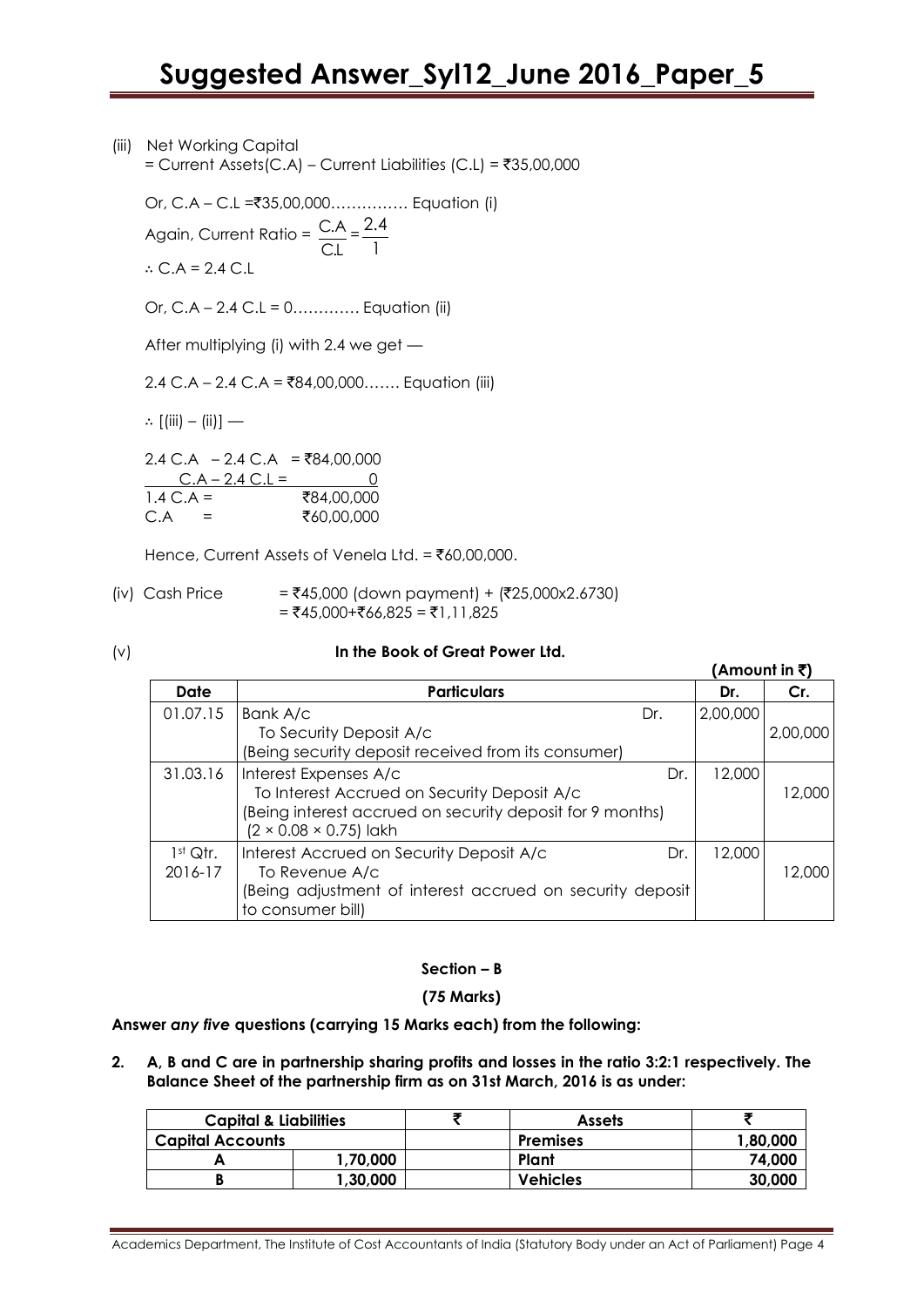| 70,000                  |       | 3,70,000 | <b>Fixtures</b>         | 4,000    |
|-------------------------|-------|----------|-------------------------|----------|
| <b>Current Accounts</b> |       |          | <b>Current Accounts</b> |          |
| A                       | 7,428 |          | В                       | 5018     |
|                         | 9,356 | 16,784   |                         |          |
| $Lean - C$              |       | 56,000   | <b>Stock</b>            | 1,24,758 |
| <b>Creditors</b>        |       | 38,072   | <b>Debtors</b>          | 69,960   |
| <b>Bank Overdraft</b>   |       | 8,400    | <b>Cash in hand</b>     | 1,520    |
|                         |       | 4,89,256 |                         | 4,89,256 |

**C decides to retire from the business as on the above date and D is admitted as a partner on that date.**

**The following matter agreed:**

- **(i) Assets revalued as : Premises-** `**2,40,000, Plant-** `**70,000 Stock-** `**1,08,358.**
- **(ii) A provision of** `**6,000 is created against debtors.**
- **(iii) Goodwill is to be recorded in the books on the day C retires at** `**84,000. The partners in the new firm do not wish to maintain a Goodwill Account so that amount is to be written-off against the New Partners' Capital Accounts.**
- **(iv) A and B are to share profit in the same ratio as before, and D is to have the same share of profits as B.**
- **(v) C is to take a car at its book value of** `**7800 in part payment, and the balance of all he is owed by the firm in cash except** `**40,000 which he is willing to leave as a Loan Account.**
- **(vi) The partners in the new firm are to start on an equal footing so far as Capital and Current Accounts are concerned. D is to contribute cash to bring his Capital and Current Accounts to the same amount as the original partner from the old firm who has the lower investment in the business. The original partner in the old firm who has the higher investment will draw out cash so that his capital and current account balances equal those of his new partners.**
- **(vii) Revaluation profit or loss is to be adjusted in the Partner's Current Account.**

**You are required to prepare:**

- **(a) Revaluation Account**
- **(b) Partners' Capital Accounts**
- **(c) Partners' Current Accounts**
- **(d) C's Loan Account**
- **(e) Bank Account**
- **(f) Balance Sheet of the New Firm as at 01.04.2016. 3+2+2+1+2+5=15**

#### **Answer 2:**

| v<br>$-$ |  |
|----------|--|
|          |  |

#### **(a) In the books of the Firm (ABC) Revaluation Account**

| Dr.      |                            |        |          |                    | Cr.    |
|----------|----------------------------|--------|----------|--------------------|--------|
| Date     | <b>Particulars</b>         |        | Date     | <b>Particulars</b> |        |
| 31.03.16 | To Plant A/c               | 4,000  | 31.03.16 | By Premises A/c    | 60,000 |
|          | To Stock A/c               | 16,400 |          |                    |        |
|          | To Provision for doubtful  |        |          |                    |        |
|          | debts A/c                  | 6,000  |          |                    |        |
|          | To Partner's Current A/c s | 33,600 |          |                    |        |
|          | A-₹16,800                  |        |          |                    |        |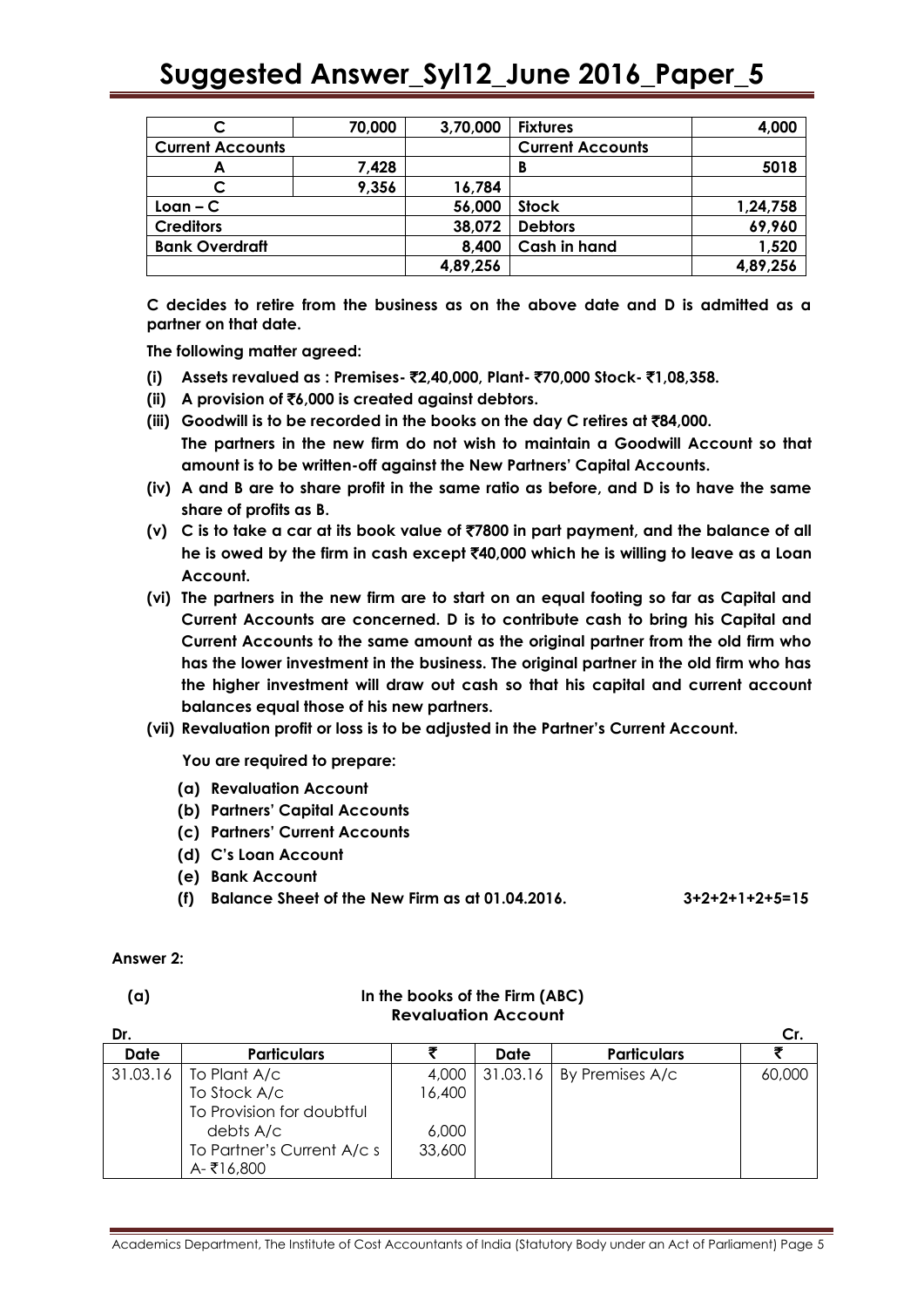| 200, 11≸⊦<br>$\overline{B}$ -x<br>$C - ₹5,600$ |        |  |          |
|------------------------------------------------|--------|--|----------|
|                                                | 60,000 |  | നന<br>6C |

| (b)                | <b>Partner's Capital Accounts</b> |          |                          |         |                    |          |          |                  |         |
|--------------------|-----------------------------------|----------|--------------------------|---------|--------------------|----------|----------|------------------|---------|
| Dr.                |                                   |          |                          |         |                    |          |          | (amount in ₹)Cr. |         |
| <b>Particulars</b> |                                   |          |                          |         | <b>Particulars</b> |          |          |                  |         |
| To Goodwill A/c    | 36,000                            | 24,000   | $\overline{\phantom{0}}$ | 24,000  | By Balance b/d     | .70.000  | 1,30,000 | 70,000           |         |
| To C. Loan A/c     |                                   |          | 84,000                   |         | By Goodwill A/c    | 42,000   | 28,000   | 14,000           |         |
| To Bank A/c        | 42,000                            |          | $\overline{\phantom{0}}$ |         | By Bank A/c        |          |          |                  | ,58,000 |
| To Balanced c/d    | .34.000                           | 1,34,000 | $\overline{\phantom{0}}$ | .34.000 |                    |          |          |                  |         |
|                    |                                   |          |                          |         |                    |          |          |                  |         |
|                    | 2,12,000                          | .58.000  | 84,000                   | ,58,000 |                    | 2,12,000 | ,58,000  | 84,000           | ,58,000 |

#### (c) Partners' Current Accounts

| Dr.                |                          |                          |       |       |                    |                          | (Amount in ₹)Cr.         |        |       |
|--------------------|--------------------------|--------------------------|-------|-------|--------------------|--------------------------|--------------------------|--------|-------|
| <b>Particulars</b> |                          |                          | ◡     |       | <b>Particulars</b> |                          | D                        |        |       |
| To Balance b/d     | $\overline{\phantom{a}}$ | 5,018                    |       |       | By Balance b/d     | 7.428                    | $\overline{\phantom{0}}$ | 9.356  |       |
| To C. Loan A/c     |                          | $\overline{\phantom{0}}$ | 4.956 |       | By Revaluation A/c | 16,800                   | 1,200                    | 5,600  |       |
| To Bank A/c        | 18.046                   | -                        |       |       | By Bank A/c        | $\overline{\phantom{0}}$ | -                        |        | 6.182 |
| To Balanced c/d    | 6.182                    | 6.182                    |       | 6.182 |                    |                          |                          |        |       |
|                    | 24,228                   | 200. ا                   | 4.956 | 6.182 |                    | 24,228                   | 1,200                    | 14.956 | 6.182 |

| (d)      | C-Loan Account                                                      |                             |          |                                                        |                            |
|----------|---------------------------------------------------------------------|-----------------------------|----------|--------------------------------------------------------|----------------------------|
| Dr.      |                                                                     |                             |          | (Amount in ₹)Cr.                                       |                            |
| Date     | Particulars                                                         |                             | Date     | Particulars                                            |                            |
| 31.03.16 | To Vehicles A/c<br>To Bank A/c (balancing figure)<br>To Balance c/d | 7,800<br>1,07,156<br>40,000 | 31.03.16 | By Balance b/d<br>By C-Capital A/c<br>By C-Current A/c | 56,000<br>84,000<br>14,956 |
|          |                                                                     | 1,54,956                    |          |                                                        | ,54,956                    |

| (e)      |                    |          | <b>Bank Account</b> |                  |                   |
|----------|--------------------|----------|---------------------|------------------|-------------------|
| Dr.      |                    |          |                     |                  | (Amount in ₹) Cr. |
| Date     | <b>Particulars</b> |          | Date                | Particulars      |                   |
| 31.03.16 | To D Capital A/c   | 1,58,000 | 31.03.16            | By Balance b/d   | 8,400             |
|          | To D Current A/c   | 6,182    |                     | By C-Loan A/c    | 1,07,156          |
|          | To Balance c/d     | 11,420   |                     | By A-Capital A/c | 42,000            |
|          |                    |          |                     | By A-Current A/c | 18,046            |
|          |                    | 1,75,602 |                     |                  | 1,75,602          |

(f)

### Balance Sheet of the new firm as on 01.04.2016

| <b>Liabilities</b>                   | Amount (₹)        | <b>Assets</b>            | Amount (₹) |
|--------------------------------------|-------------------|--------------------------|------------|
| <b>Capital Accounts:</b>             |                   | Premises                 | 2,40,000   |
| A-₹ 1,34,000                         |                   | Plant                    | 70,000     |
| B-₹ 1,34,000                         |                   | Vehicles                 | 22,200     |
| D-₹ 1,34,000                         | 4,02,000 Fixtures |                          | 4,000      |
| Current Accounts:                    |                   | Stock                    | 1,08,358   |
| $A-$ ₹ 6,182                         |                   | 69,960<br><b>Debtors</b> |            |
| B-₹6,182                             |                   | Less: Provision          |            |
| $D-$ ₹ 6,182                         | 18,546            | for bad debts 6,000      | 63,960     |
|                                      |                   | Cash                     | 1,520      |
| C- Loan Account:<br><b>Creditors</b> | 40,000<br>38,072  |                          |            |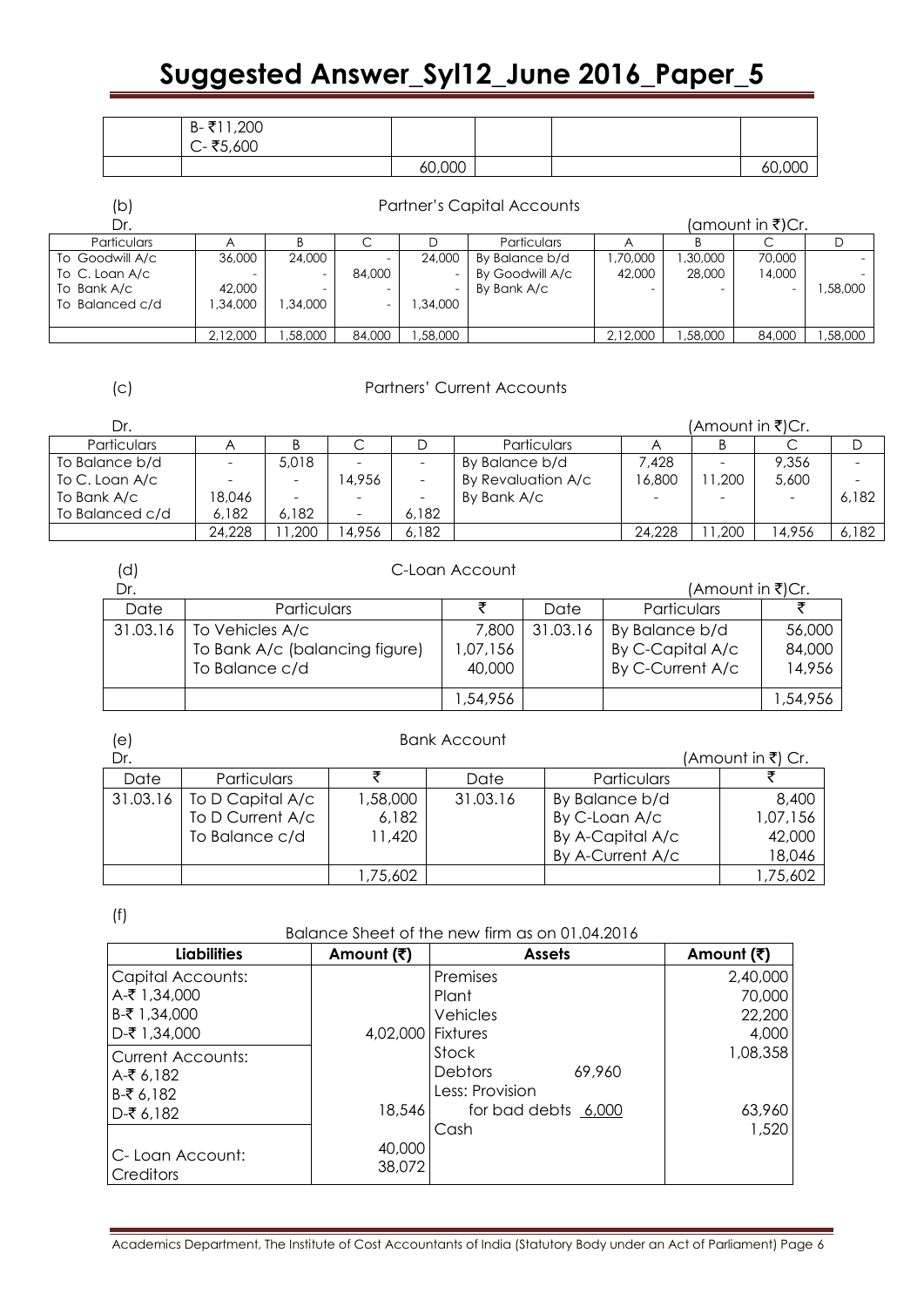| <b>Bank Overdraft</b> | ,420<br>11 |          |
|-----------------------|------------|----------|
|                       | 5,10,038   | 5,10,038 |

- **3. (a) The trial balance of M/s SEWADA & CO., on 31st March, 2016 did not agree. In order to close the books, the accountant placed the difference for** `**12,385 (Dr.) to Suspense Account for necessary adjustments in the next period. On 30th April, 2016 the following errors, arising in 2015-16 were detected:**
	- **(i)** `**1,000 allowed as cash discount to a trade debtor was not debited to the discount account.**
	- **(ii) Credit sale of** `**4,850 was posted to the credit of the customer's account as**  `**4,535.**
	- **(iii) Machinery purchased for** `**50,000 in cash was posted to the Purchase Account in the ledger.**
	- **(iv) Sales Book was overcast by** `**2,000 in February, 2016.**

**Required:**

- **(a) Pass the necessary Journal Entries to rectify these errors.**
- **(b) Prepare suspense account in the book of SEWADA & CO. 5+2 = 7**
- **(b) The following information is extracted from a book of MR. ANUBHAV MS GOYAL, a trader for the month of March 2016:**

| <b>Date</b>       | <b>Particulars</b>                                                                                                    |
|-------------------|-----------------------------------------------------------------------------------------------------------------------|
| <b>March 2016</b> |                                                                                                                       |
|                   | 1. Purchased from Mr. Akash ₹7,500.                                                                                   |
|                   | 3. Paid ₹3,000 after adjusting the initial advance in full to Mr. Akash.                                              |
|                   | 10. Paid \\\$2,500 to Mr. Dev towards the purchases made in February in full.                                         |
|                   | 12. Paid advance to Mr. Giridhar ₹6,000.                                                                              |
|                   | 14. Purchased goods from Mr. Akash ₹6,200.                                                                            |
|                   | 20. Returned goods worth ₹1,000 to Mr. Akash.                                                                         |
|                   | 24. Settled the balance due to Mr. Akash at a discount of 5%.                                                         |
| 26.1              | Goods purchased from Mr. Giridhar against the advance paid already.                                                   |
|                   | 29. Purchased from Mr. Nathan ₹3,500.                                                                                 |
|                   | 30. Goods returned to Mr. Prem ₹1,200. The goods were originally purchased for<br>cash in the month of February 2016. |

**Your are required to prepare the CREDITORS' Ledger Adjustment Account which would appear in the General Ledger for the month of March, 2016. 4+4 = 8**

**Answer 3 (a):**

#### **In the Book of SEWADA & Co Journal Entries**

|                  | <b>Particulars</b>                                                                                                   | Dr.    | Cr.  |
|------------------|----------------------------------------------------------------------------------------------------------------------|--------|------|
| 2016<br>April 30 | P&L Adjustment A/c<br>Dr<br>To Suspense A/c<br>(Being discount allowed not posted to discount A/c,<br>now rectified) | 000, I | .000 |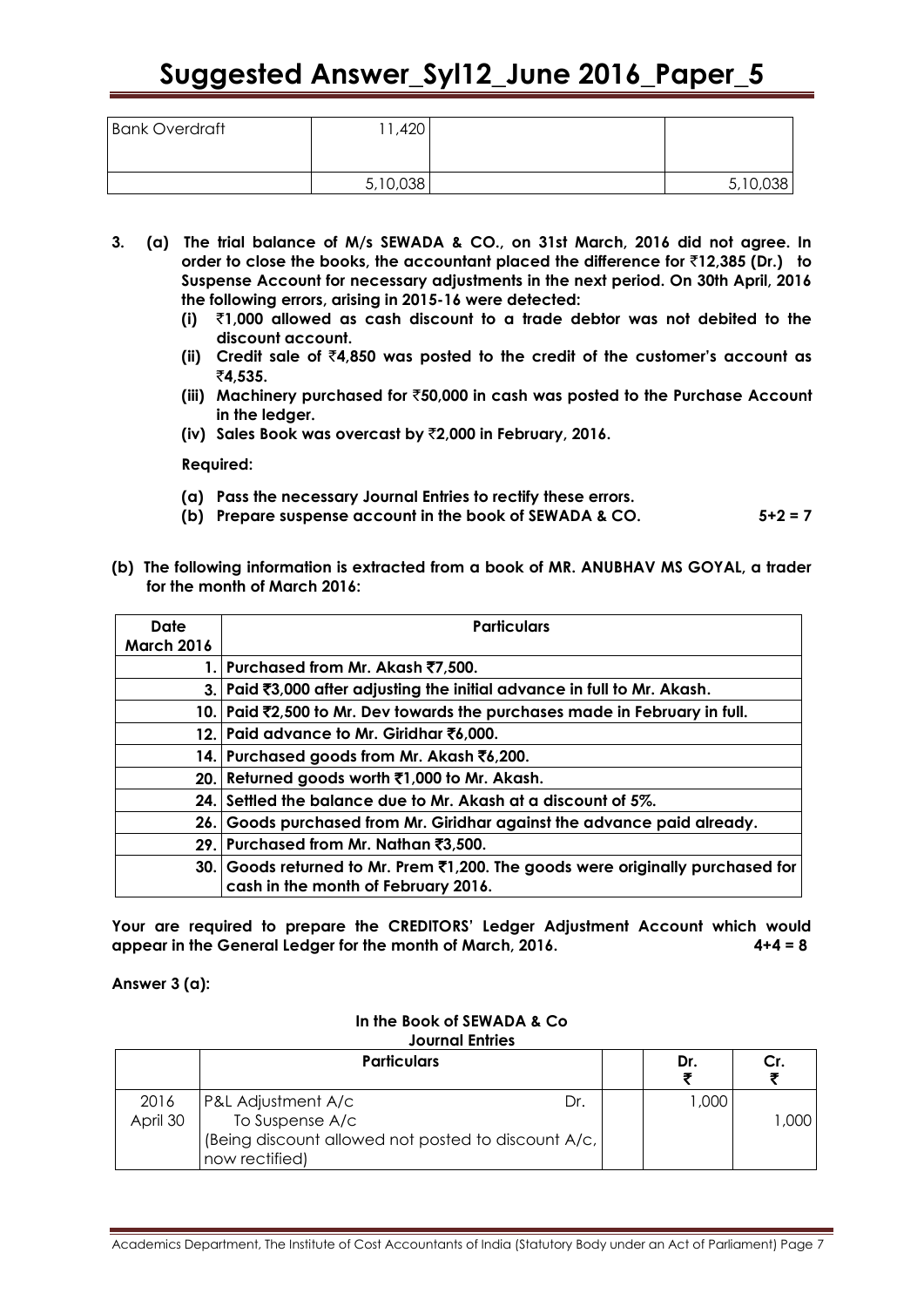| April 30 | Customer's A/c<br>To Suspense A/c                                                                         | Dr.                         | 9,385  | 9,385  |
|----------|-----------------------------------------------------------------------------------------------------------|-----------------------------|--------|--------|
|          | (Being credit sale of ₹4,850 wrongly posted to the<br>credit of customer's a/c, as ₹4,535, now rectified) |                             |        |        |
| April 30 | Machinery A/c<br>To P&L Adjustment<br>(Being machinery purchased<br>purchases A/c, now rectified)         | Dr.<br>posted<br>the<br>TO. | 50,000 | 50,000 |
| April 30 | P&L Adjustment A/c<br>To Suspense A/c<br>(Being sales day book overcast, now rectified)                   | Dr.                         | 2,000  | 2,000  |

#### **Suspense Account**

| Dr.   |                    |        |          |                    | Cr.    |
|-------|--------------------|--------|----------|--------------------|--------|
| Date  | <b>Particulars</b> |        | Date     | <b>Particulars</b> |        |
| 2016  | To Balance b/d     | 12,385 | 2016     |                    |        |
| April |                    |        | April 30 | By P&L Adj. A/c    | 1,000  |
|       |                    |        | April 30 | By Customers A/c   | 9,385  |
|       |                    |        | April 30 | By P&L Adj. A/c    | 2,000  |
|       |                    | 12,385 |          |                    | 12,385 |

#### **Answer 3 (b):**

#### **In the General Ledger of ANUBHAV MS GOYAL Creditors Ledger Adjustment Account**

| Dr.      |                             |        |      |                                 | Cr.    |
|----------|-----------------------------|--------|------|---------------------------------|--------|
| Date     | <b>Particulars</b>          | ₹      | Date | <b>Particulars</b>              | ₹      |
| 01.03.16 | To Balance b/d              |        |      | 4,500 01.03.2016 By Balance b/d | 2,500  |
| 31.03.16 | To General Ledger           |        |      | 31.03.2016 By General Ledger    |        |
|          | Adjustment A/c:             |        |      | Adjustment A/c:                 |        |
|          | Cash paid                   |        |      | Purchase                        |        |
|          |                             | 16,440 |      | (7500+6200+6000+3500)           | 23.200 |
|          | $(3000+2500+6000+4940)$     |        |      |                                 |        |
|          | (5,200-5% of 5,200)         |        |      | 1,000 31.03.2016 By Balance c/d |        |
|          | Returns                     | 260    |      |                                 |        |
|          | Discount (5200 $\times$ 5%) | 3,500  |      |                                 |        |
|          | To Balance c/d              |        |      |                                 |        |
|          |                             | 25,700 |      |                                 | 25,700 |

**4. (a) IRANI & CO., of Chennai had consigned 6000 shirts to Vikram of Jaipur at cost of** `**425 each. Irani & Co., paid freight** `**50,000 and insurance** `**7,500. During the transit 550 shirts were totally damaged by fire. Vikram took delivery of the remaining shirts and paid** `**82,000 on custom duty. Vikram had sent a bank draft to Irani & Co., for** `**3,50,000 as advance payment. 5000 shirts were sold by him at** `**550 each. Expenses incurred by Vikram on godown rent and advertisement, etc., amounted to** `**12,000. He is entitled to a commission of 5%. One of the customer to whom the goods were sold on credit could not pay the value of 40 shirts which is not recoverable. Vikram settled his account immediately. Nothing was recovered from the insurer for the damaged goods.** 

**Your are required to prepare:**

- **(i) Consignment to Vikram Account.**
- **(ii) Vikram Account – in the book of IRANI & CO. (4+1)+2 = 7**

**(b) A fire occurred in the premises of BRIGHT LTD. on 1st August 2015. The company had**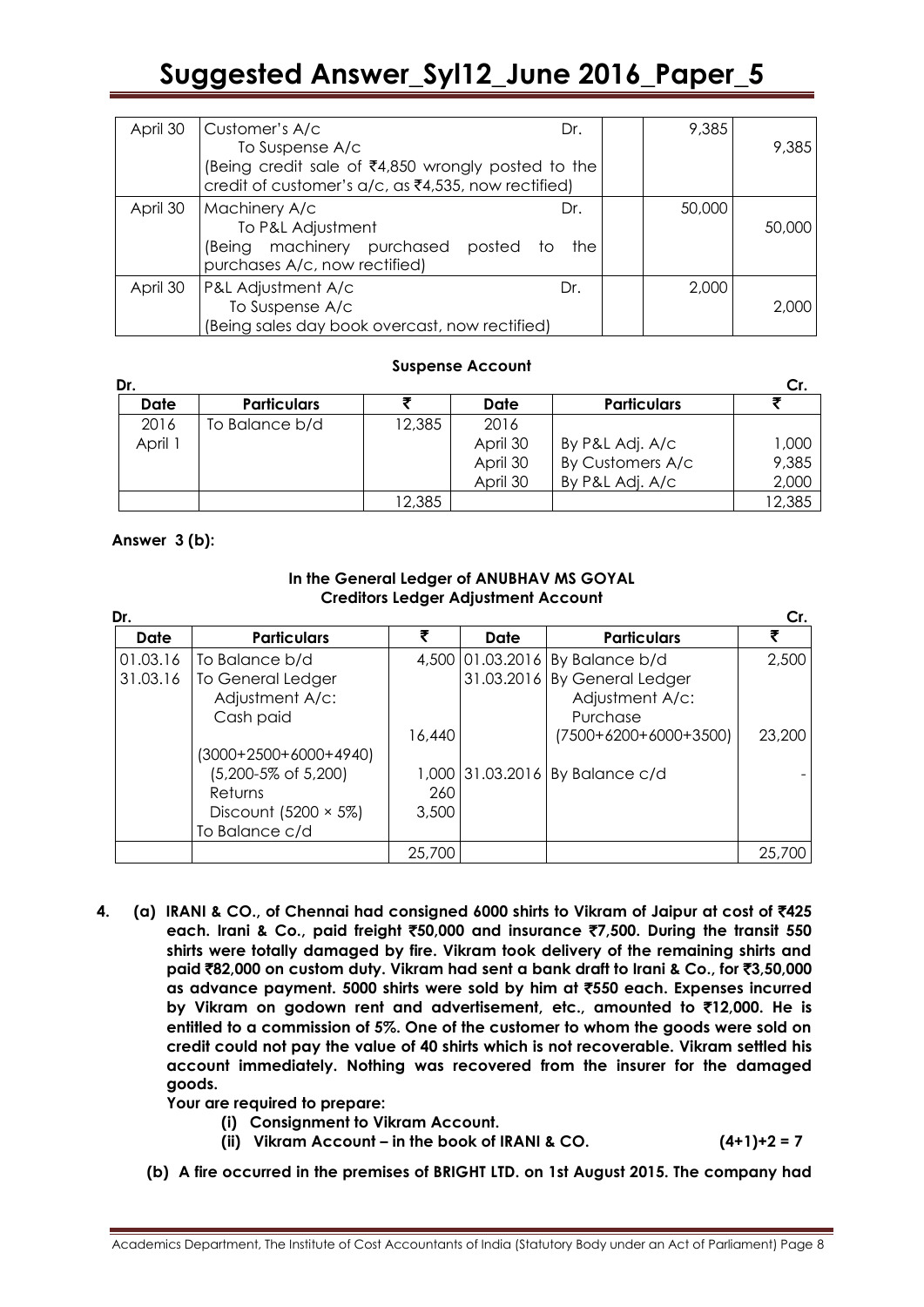**a loss of profit policy for** `**6.00 lakhs which was subject to average clause. Sale from 1st August 2014 to 31st July 2015 were** `**50 lakhs and from 1st August 2014 to 30th Nov. 2014 being** `**15 lakh. During the indemnity period which lasted four months sales amounted to only** `**2,00,000. The company made up its accounts on 31st March 2015. The Profit and Loss Account for the year ended 31st March 2015 is given below:**

| Project & Loss Account for the year ended 31st March, 2015 |                  |                         |           |  |  |  |
|------------------------------------------------------------|------------------|-------------------------|-----------|--|--|--|
| <b>Particulars</b>                                         |                  | <b>Particulars</b>      |           |  |  |  |
| <b>Opening Stock</b>                                       | 5,00,000   Sales |                         | 47,50,000 |  |  |  |
| <b>Purchases</b>                                           |                  | 30,00,000 Closing Stock | 2,50,000  |  |  |  |
| <b>Manufacturing Expenses</b>                              | 3,35,000         |                         |           |  |  |  |
| <b>Variable Selling Expenses</b>                           | 4,52,500         |                         |           |  |  |  |
| <b>Fixed Expenses</b>                                      | 3,62,500         |                         |           |  |  |  |
| <b>Net Profit</b>                                          | 3,50,000         |                         |           |  |  |  |
|                                                            | 50,00,000        |                         | 50,00,000 |  |  |  |

**Comparing the sales of first four months of year 2015-16 those of year 2014-15, it was found that sales were 20% higher in the year 2015-16.**

**You are required to compute the amount of claim to be lodged with the Insurance Company under the Loss of Profit Policy. 4+2+2 =8** 

#### **Answer 4 (a):**

#### **In the Books of Irani & Co. Consignment to Vikram Account**

(i)

| Dr.                                                                 |                     |                                   | Cr.       |
|---------------------------------------------------------------------|---------------------|-----------------------------------|-----------|
| <b>Particulars</b>                                                  |                     | <b>Particulars</b>                |           |
| To Goods sent on consignment A/c<br>"Bank A/c (freight & insurance) | 25,50,000<br>57,500 | By Vikram A/c (Sales) (5,000x550) | 27,50,000 |
|                                                                     |                     | " Abnormal loss A/c (W-1)         | 2,39,021  |
| " Vikram A/c:                                                       |                     |                                   |           |
| Custom duty<br>82,000                                               |                     | "Stock on consignment A/c (W-2)   | 2,02,333  |
| Godown rent, Adv. Etc.<br>12,000                                    |                     |                                   |           |
| Commission $(5,000 \times 550 \times 5\%)$                          |                     |                                   |           |
| 1,37,500                                                            | 2.31.500            |                                   |           |
| Debtors A/c (bad debts)                                             | 22,000              |                                   |           |
| Profit on consignment                                               | 3,30,354            |                                   |           |
|                                                                     | 31,91,354           |                                   | 31,91,354 |

#### (ii) **Vikram Account**

| Dr.                |           |                                                |                       |
|--------------------|-----------|------------------------------------------------|-----------------------|
| <b>Particulars</b> |           | <b>Particulars</b>                             |                       |
| To Consignment A/c |           | 27,50,000 By Brank draft                       | 3,50,000              |
|                    |           | Consignment A/c (2,31,500+22,000)<br>"Bank A/c | 2,53,500<br>21,46,500 |
|                    | 27,50,000 |                                                | 27,50,000             |

#### **Working note:**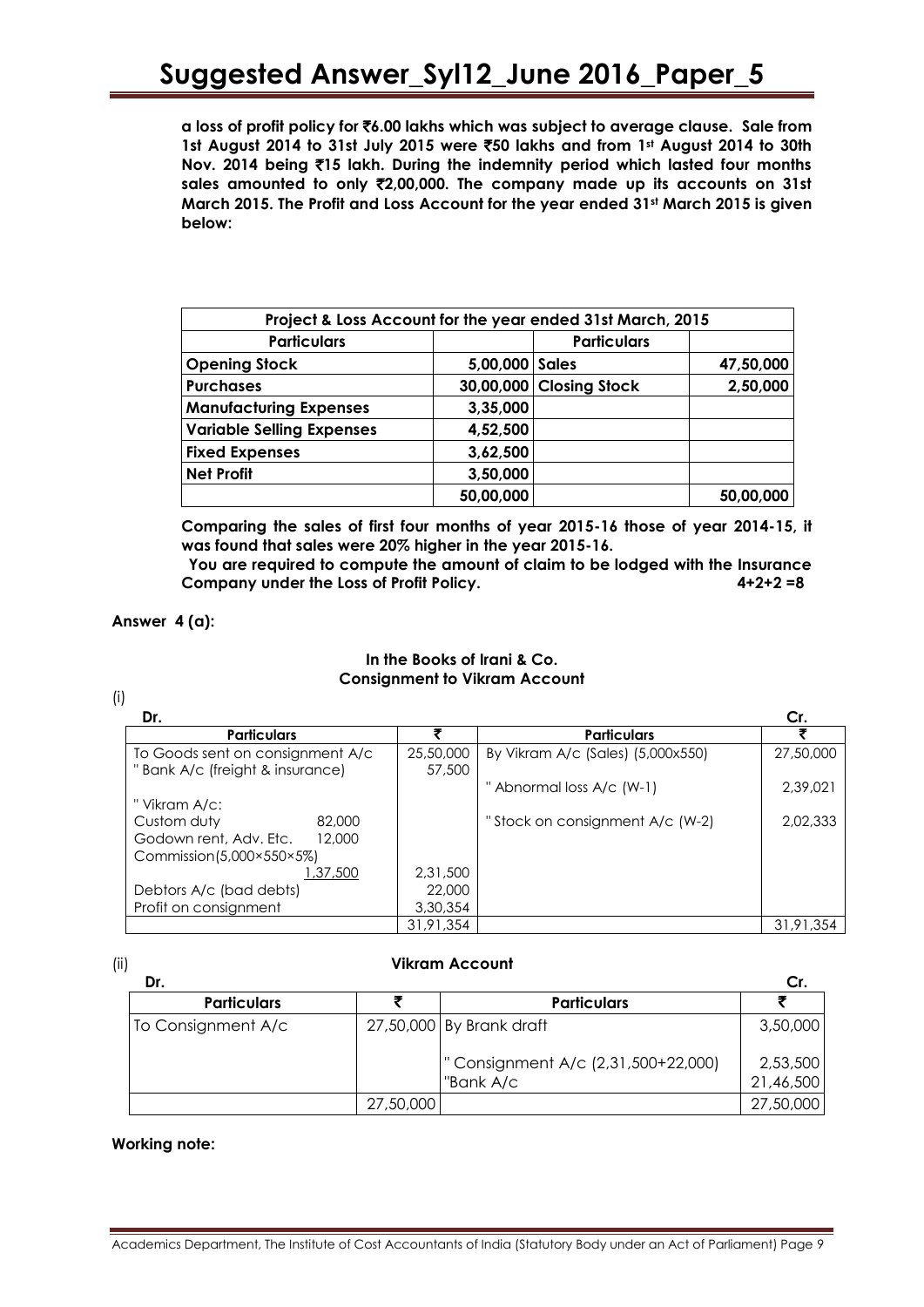| (1) Abnormal loss: $\frac{[(425 \times 6000) + (57500)] \times 550}{2} = ₹239021$<br>6000 |               |
|-------------------------------------------------------------------------------------------|---------------|
| (2) Valuation of Unsold Stock:                                                            |               |
| Cost Value $(450 \times 425)$                                                             | ₹ 1,91,250.00 |
| Freight & insurance (57,500 / 6,000 × 450)                                                | ₹4,312.50     |
| Customs (82,000 / 5450 × 450)                                                             | ₹6,770.64     |
|                                                                                           | ₹2,02,333.14  |

#### **Answer 4 (b):**

#### **BRIGHT LTD.**

Computation of short Sales:

| Sales from 1st August 2014 to 30th Nov 2014                  | ₹15.00.000 |
|--------------------------------------------------------------|------------|
| Add: 20% increase observed in year 2015-16 over year 2014-15 | ₹ 3,00,000 |
|                                                              | ₹18,00,000 |
| Less: Sales from 1st August 2015 to 30th Nov 2015            | ₹ 2,00,000 |
| Short Sales:                                                 | ₹16,00,000 |

Gross Profit Ratio:

 $=\frac{\text{(Net Profit (2014-15)} + \text{Insured StandardingCharges} (2014-15)}{211.15} \times 100$ Salesfor theyear 2014-15

 $\frac{000+3,62,500}{47,50,000} \times 100 \text{ or, } \frac{7,12,500}{47,50,000} \times 100 = 15\%$  $=\frac{3,50,000+3,62,500}{17,50,000} \times 100 \text{ or, } \frac{7,12,500}{17,50,000} \times 100=$ 

Loss of profit on short Sales = 15% on ₹16,00,000 = ₹2,40,000.

Application of Average Clause:

| Annual Turnover: Sales for 12 months to 31st July 2015                                                                                                                                                                                                                                                                                                                               | 50,00,000 |
|--------------------------------------------------------------------------------------------------------------------------------------------------------------------------------------------------------------------------------------------------------------------------------------------------------------------------------------------------------------------------------------|-----------|
| Add: 20% increase in the current year                                                                                                                                                                                                                                                                                                                                                | 10,00,000 |
|                                                                                                                                                                                                                                                                                                                                                                                      | 60,00,000 |
|                                                                                                                                                                                                                                                                                                                                                                                      |           |
| Actual insurable value $(60,00,000 \times 15\%)$                                                                                                                                                                                                                                                                                                                                     | 9,00,000  |
| Amount of policy                                                                                                                                                                                                                                                                                                                                                                     | 6,00,000  |
|                                                                                                                                                                                                                                                                                                                                                                                      |           |
| $\overline{1}$ $\overline{0}$ $\overline{1}$ $\overline{0}$ $\overline{1}$ $\overline{0}$ $\overline{1}$ $\overline{0}$ $\overline{1}$ $\overline{0}$ $\overline{0}$ $\overline{0}$ $\overline{0}$ $\overline{0}$ $\overline{0}$ $\overline{0}$ $\overline{0}$ $\overline{0}$ $\overline{0}$ $\overline{0}$ $\overline{0}$ $\overline{0}$ $\overline{0}$ $\overline{0}$ $\overline{$ |           |

Amount of Claim 9,00,000 2,40,000×6,00,000 ActualInsurable Vale  $=\frac{Loss Suffered \times SumInsured}{1,60,000}$  =₹1,60,000

**5. (a) BANSAL COAL LTD., leased land from Mr. BUTCHER. M at a royalty of** `**2.50 per tonne of coal raised. Minimum rent was** `**2,40,000.**

**Shortworkings was to be recouped during the first 4 years. The coal raised in the first 4 years was as follows:**

 $\bar{z}$ 

| Year ended March, 31 | Tonnes |                       |
|----------------------|--------|-----------------------|
| 2013                 | 80000  |                       |
| 2014                 | 90000  |                       |
| 2015                 | 60000  | (Strike for 3 months) |
| 2016                 | 120000 |                       |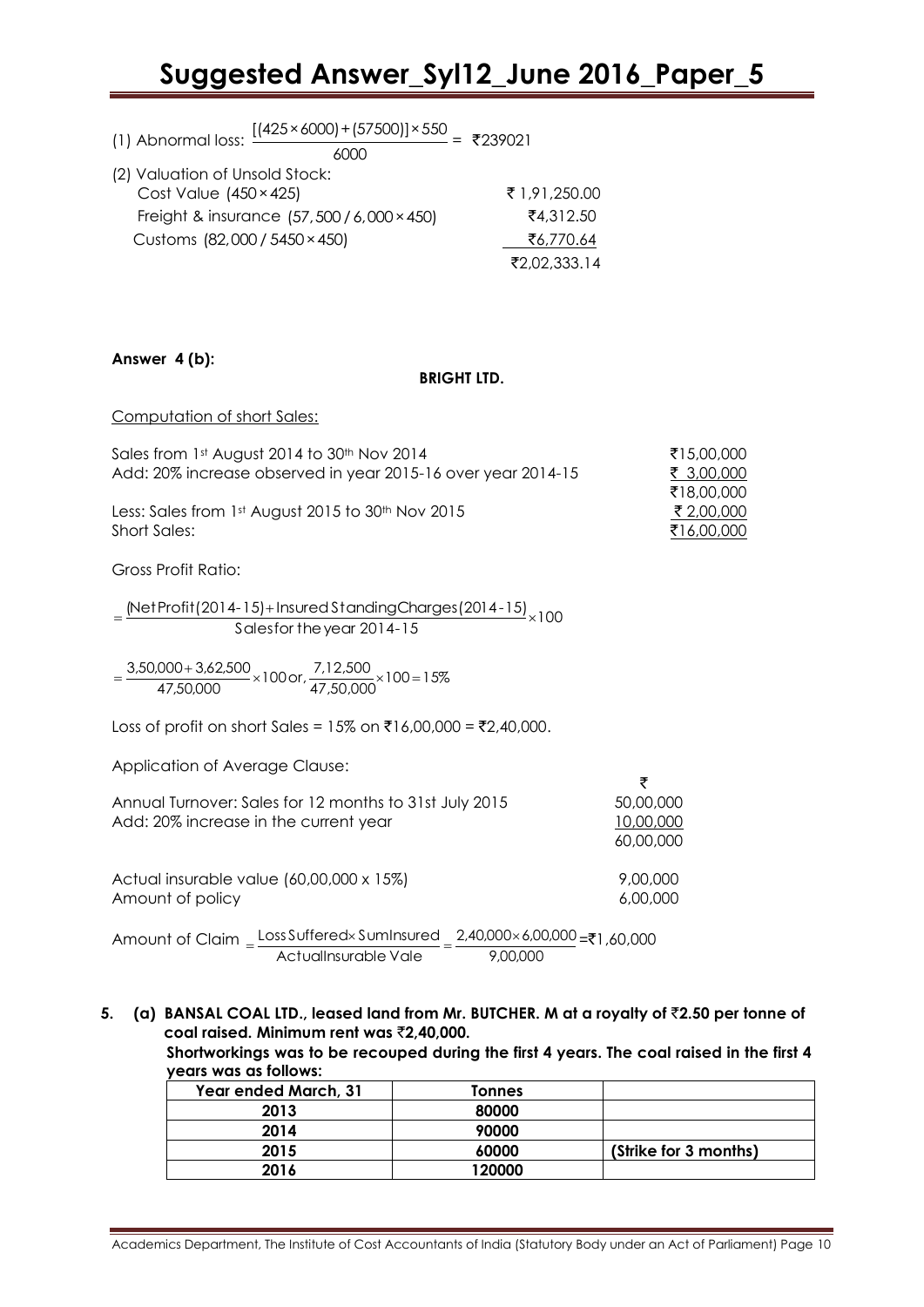**There was a provision for proportionate reduction in minimum rent in case of stoppage of work by strike, lock out, accident etc.**

**You are required to prepare:**

**(i) Royalty Account**

**(ii) Shortworking Account**

**(iii) Butcher. M Account- in the book of BANSAL COAL LTD. (3+1)+3+2 = 9** 

**(b) AGGARWAL INFRASTRUCTURE (P) LTD., undertook a contract to construct a Housing Complex.**

**The following details are available in records kept for the year ended March 31, 2016.**

| <b>Particulars</b>                        | (Amount in $\bar{z}$ Lakh) |
|-------------------------------------------|----------------------------|
| <b>Total Contract Price</b>               | 300                        |
| Cost incurred to date                     | 180                        |
| <b>Estimated Further Cost to Complete</b> | 140                        |

**Required:**

**What amount should be charged to Revenue in the Final Accounts for the year ended March 31, 2016 keeping in the requirement of AS-7 "Accounting for construction contract‖? 6**

**Answer 5 (a):**

**Statement Showing Calculation of Short Workings and its Recoupment**

| SI. | Year ended | Production | Royalty @          | Minimum   | <b>Short workings</b> |          |                                                 |
|-----|------------|------------|--------------------|-----------|-----------------------|----------|-------------------------------------------------|
|     | March 31   | (Tonnes)   | ₹2.50 per<br>tonne | Rent<br>₹ | Caused<br>₹           | Recouped | <b>Transferred to</b><br><b>P&amp;L Account</b> |
|     | 2013       | 80,000     | 2,00,000           | 2,40,000  | 40,000                |          |                                                 |
| 2   | 2014       | 90,000     | 2,25,000           | 2,40,000  | 15,000                |          | $\overline{\phantom{a}}$                        |
| 3   | 2015       | 60,000     | 1,50,000           | 1,80,000  | 30,000                |          | $\overline{\phantom{a}}$                        |
| 4   | 2016       | 1,20,000   | 3,00,000           | 2,40,000  |                       | 60,000   | 25,000                                          |

\*Minimum rent proportionately reduced in view of strike for 3 months in the year ended  $March$  31, 2015 (₹2,40,000x3/4) = ₹1,80,000.

(i)

#### **BANSAL COAL LTD. Royalty Account**

| Dr.                                |                    |          |                      | Cr.      |
|------------------------------------|--------------------|----------|----------------------|----------|
| Year<br><b>Ended 31st</b><br>March | <b>Particulars</b> |          | <b>Particulars</b>   |          |
| 2013                               | To Butcher M A/c   | 2,00,000 | By Profit & Loss A/c | 2,00,000 |
| 2014                               | To Butcher M A/c   | 2,25,000 | By Profit & Loss A/c | 2,25,000 |
| 2015                               | To Butcher M A/c   | 1,50,000 | By Profit & Loss A/c | 1,50,000 |
| 2016                               | To Butcher M A/c   | 3,00,000 | By Profit & Loss A/c | 3,00,000 |

(ii)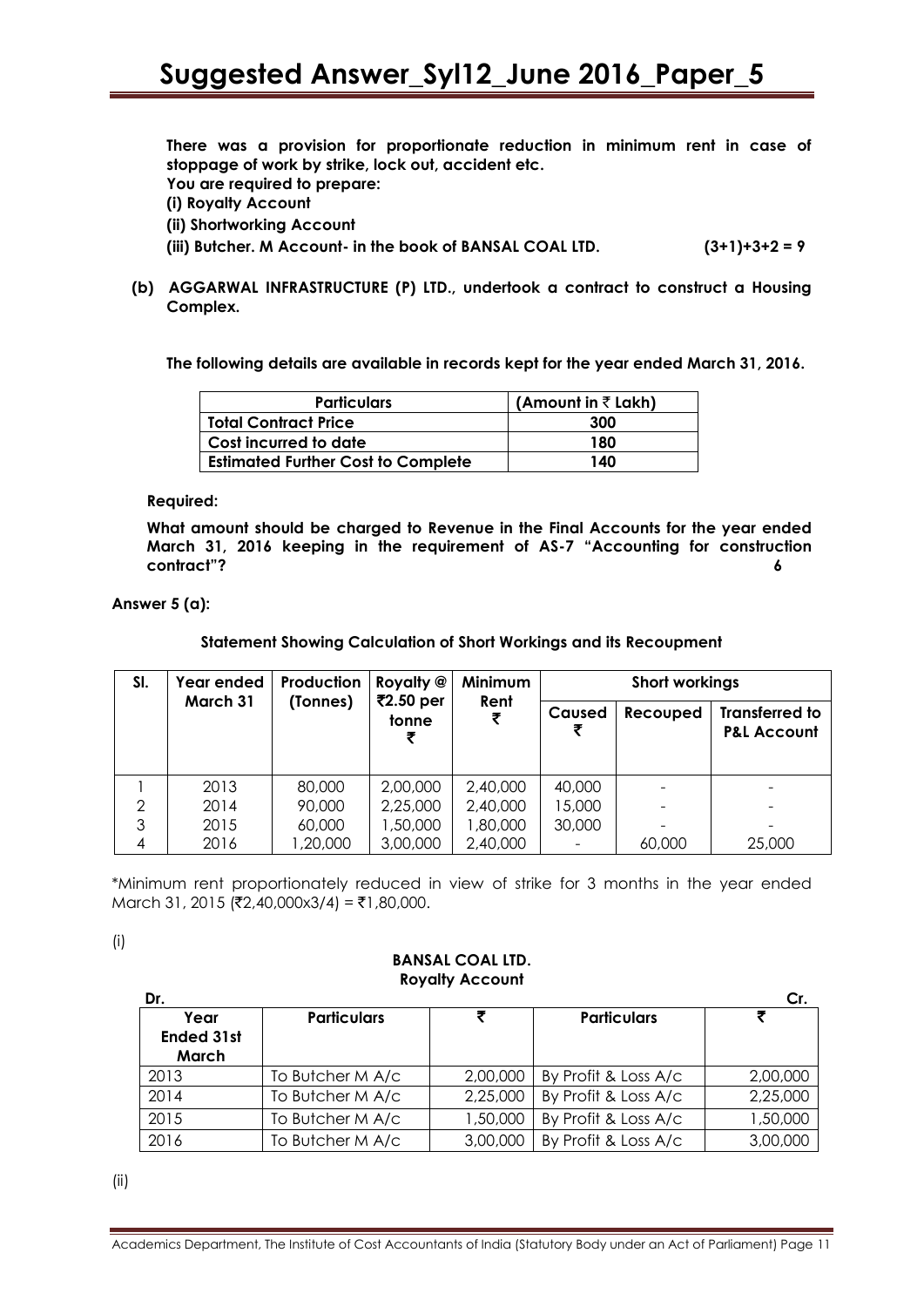| Dr.                           |                                |                  |                                      |                                      | Cr.              |
|-------------------------------|--------------------------------|------------------|--------------------------------------|--------------------------------------|------------------|
| <b>Year Ended</b><br>March 31 | <b>Particulars</b>             | ₹                | <b>Year Ended</b><br><b>March 31</b> | <b>Particulars</b>                   | ₹                |
| 2013                          | To Butcher M                   | 40,000           | 2013                                 | By Balance c/d                       | 40,000           |
|                               |                                | 40,000           |                                      |                                      | 40,000           |
| 2014                          | To Balance b/d<br>To Butcher   | 40,000<br>15,000 | 2014                                 | By Balance c/d                       | 55,000           |
|                               |                                | 55,000           |                                      |                                      | 55,000           |
| 2015                          | To Balance b/d<br>To Butcher M | 55,000<br>30,000 | 2015                                 | By Balance c/d                       | 85,000           |
|                               |                                | 85,000           |                                      |                                      | 85,000           |
| 2016                          | To Balance b/d                 | 85,000           | 2016                                 | By Butcher M<br>By Profit & Loss A/c | 60,000<br>25,000 |
|                               |                                | 85,000           |                                      |                                      | 85,000           |

#### **Short Workings Account**

(iii)

#### **Butcher M Account**

| Dr.                              |                                     |                 |                               |                                        | Cr.                |
|----------------------------------|-------------------------------------|-----------------|-------------------------------|----------------------------------------|--------------------|
| Year<br><b>Ended</b><br>March 31 | <b>Particulars</b>                  | ₹               | <b>Year Ended</b><br>March 31 | <b>Particulars</b>                     | ₹                  |
| 2013                             | To Bank A/c                         | 2,40,000        | 2013                          | By Royalty A/c<br>By Short Working A/c | 2,00,000<br>40,000 |
|                                  |                                     | 2,40,000        |                               |                                        | 2,40,000           |
| 2014                             | To Bank A/c                         | 240000          | 2014                          | By Royalty A/c<br>By Short Working a/c | 2,25,000<br>15,000 |
|                                  |                                     | 2,40,000        |                               |                                        | 2,40,000           |
| 2015                             | To Bank                             | 1,80,000        | 2015                          | By Royalty A/c<br>By Short Working A/c | 1,50,000<br>30,000 |
|                                  |                                     | 1,80,000        |                               |                                        | 1,80,000           |
| 2016                             | To Short Working A/c<br>To Bank A/c | 60000<br>240000 | 2016                          | By Royalty A/c                         | 300000             |
|                                  |                                     | 3,00,000        |                               |                                        | 3,00,000           |

#### **Answer 5 (b):**

#### **(Amount in ₹ Lakh)**

| Cost incurred to date                           | 180 |
|-------------------------------------------------|-----|
| Estimated costs to completion                   | -40 |
| Estimate total costs in completing the contract | 320 |

| Percentage of Completion $=\frac{\text{Cost in} \text{curred} \text{till} \text{date}}{\text{Estimated} \text{told} \text{clc} \text{tbl}} = (\frac{180}{320}) = 56.25\%$ |              |
|---------------------------------------------------------------------------------------------------------------------------------------------------------------------------|--------------|
| Total expected loss to be provided for:                                                                                                                                   |              |
| Contract price – Estimated total costs = $300-320 = ₹20$ lakh                                                                                                             |              |
| (A) Contract Revenue (56.25% of ₹300)                                                                                                                                     | ₹168.75 lakh |
| (B) Contract cost to date                                                                                                                                                 | ₹180.00 lakh |
| Loss on contract (B-A)                                                                                                                                                    | ₹ 11.25 lakh |
| Less: Further provision required in respect of expected loss                                                                                                              | ₹8.75 lakh   |
| Expected loss to be recognized as per para 3 of AS-7                                                                                                                      | ₹20 lakh     |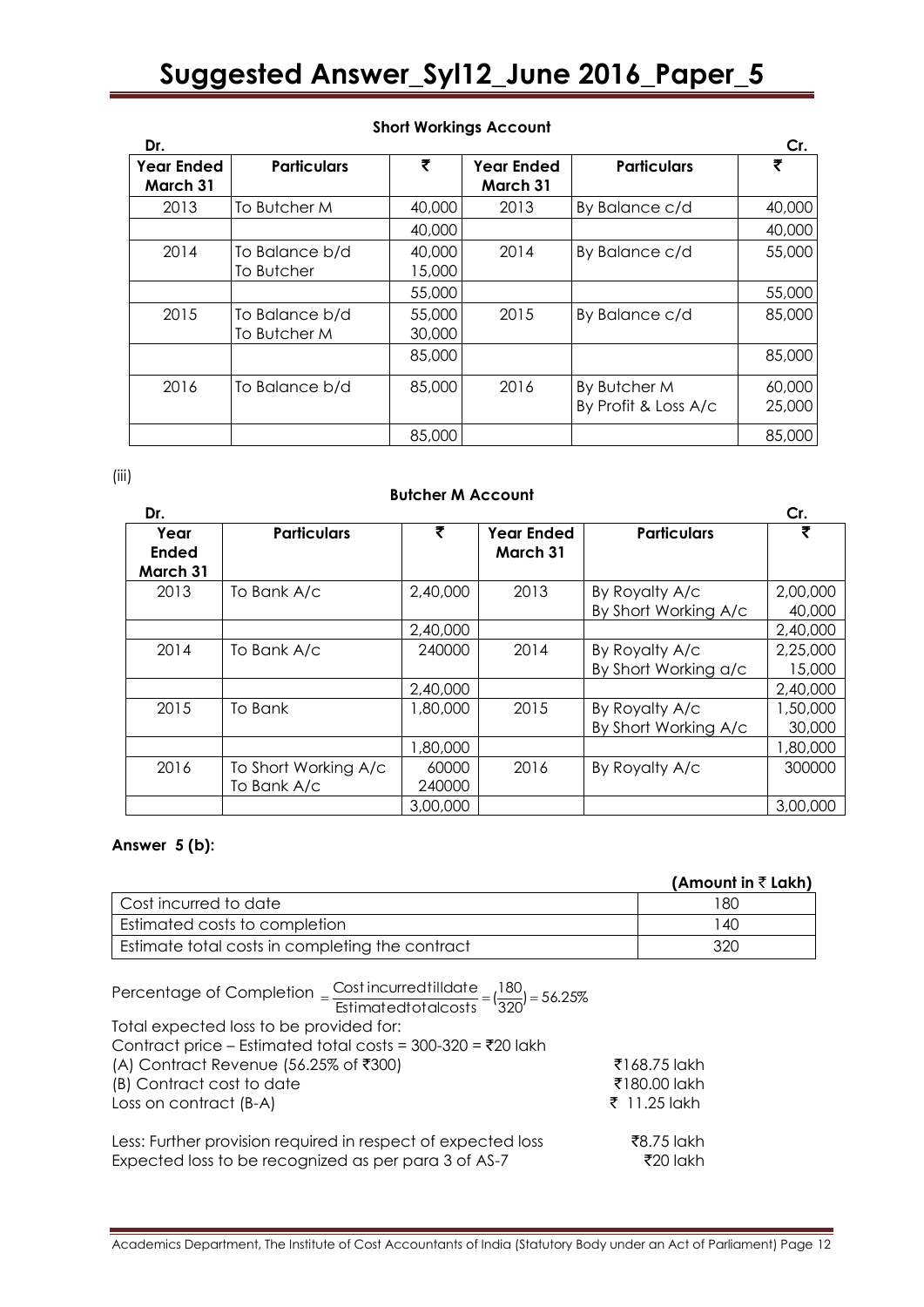| Disclosure as per AS-7                   | (₹ In lakh) |
|------------------------------------------|-------------|
| Contract Revenue                         | 168.75      |
| Contract Expenses charged                | 180.OO.     |
| Provision for further loss to be charged | 8.75        |

#### **6. The following is the Balance Sheet of MR. SILGARDO as on March 31, 2015.**

| <b>Liabilities</b>     | チ        | <b>Assets</b>        |          |
|------------------------|----------|----------------------|----------|
| <b>Capital Account</b> | 4,80,000 | <b>Buildings</b>     | 3,25,000 |
| Loan                   | 1,50,000 | <b>Furniture</b>     | 50,000   |
| <b>Trade Crecitors</b> | 3,10,000 | Motor car            | 90,000   |
|                        |          | <b>Stock</b>         | 2,00,000 |
|                        |          | <b>Trade Debtors</b> | 1,70,000 |
|                        |          | <b>Cash in hand</b>  | 20,000   |
|                        |          | Cash at bank         | 85,000   |
|                        | 9,40,000 |                      | 9,40,000 |

**A fire occurred on the night of 31st March, 2016 in which all books and records were lost. The cashier had absconded with the available cash. MR. SILGARDO gives you the following information:**

**(a) His sales for the year ended March 31, 2016 were 20% higher than the previous years. He always sells his goods at cost plus 25%. 20% of the total sales for the year ended March 31, 2016 was for cash.**

**There were no cash purchases.**

- **(b) On April 1, 2015 the stock level was raised to** `**3,00,000 and the stock was maintained at this level throughout the year.**
- **(c) Collection from Debtors amounted to** `**14 lakh of which** `**3.50 lakh was recived in cash. Business expenses amounted to** `**2,00,000 of which** `**50,000 was outstanding on march 31, 2016 and** `**60,000 was paid by cheques.**
- **(d) Analysis of the pass books revealed on the following: Payment creditors** `**13.75 lakh, Personal drawings** `**75,000. Cash deposited in bank**  `**7.15 lakh. Cash withdrawn from bank** `**1,20,000.**
- **(e) Gross Profit as per last year's audited accounts was** `**3,00,000.**
- **(f) Provide depreciation on building and furniture at 5% and on motor car at 20%.**
- **(g) The amount defalcated by the cashier may be treated as recoverable from him.**

**Required:**

- **(i) Prepare Trading and Profit and Loss Account for the year ended March 31,2016.**
- **(ii) Prepare Balance Sheet as on 31.03.2016. 5+5+(2+1+1+1) = 15**

#### **Answer 6:**

| (i)<br><b>MR. SILGARDO</b><br>Trading and Profit and Loss Account for the year ended March31, 2016 |          |                                  |           |
|----------------------------------------------------------------------------------------------------|----------|----------------------------------|-----------|
| Dr.                                                                                                |          |                                  | Cr.       |
| <b>Particulars</b>                                                                                 |          | <b>Particulars</b>               |           |
| To Opening Stock A/c                                                                               |          | $2,00,000$ By Sales A/c(Note 4): |           |
| To Purchase (Balancing figure) A/c                                                                 |          | 15,40,000   Credit (80%) 1440000 |           |
| To Gross Profit c/d (20% of `18,00,000)                                                            | 3,60,000 | $\vert$ Cash (20%)<br>360000     | 18,00,000 |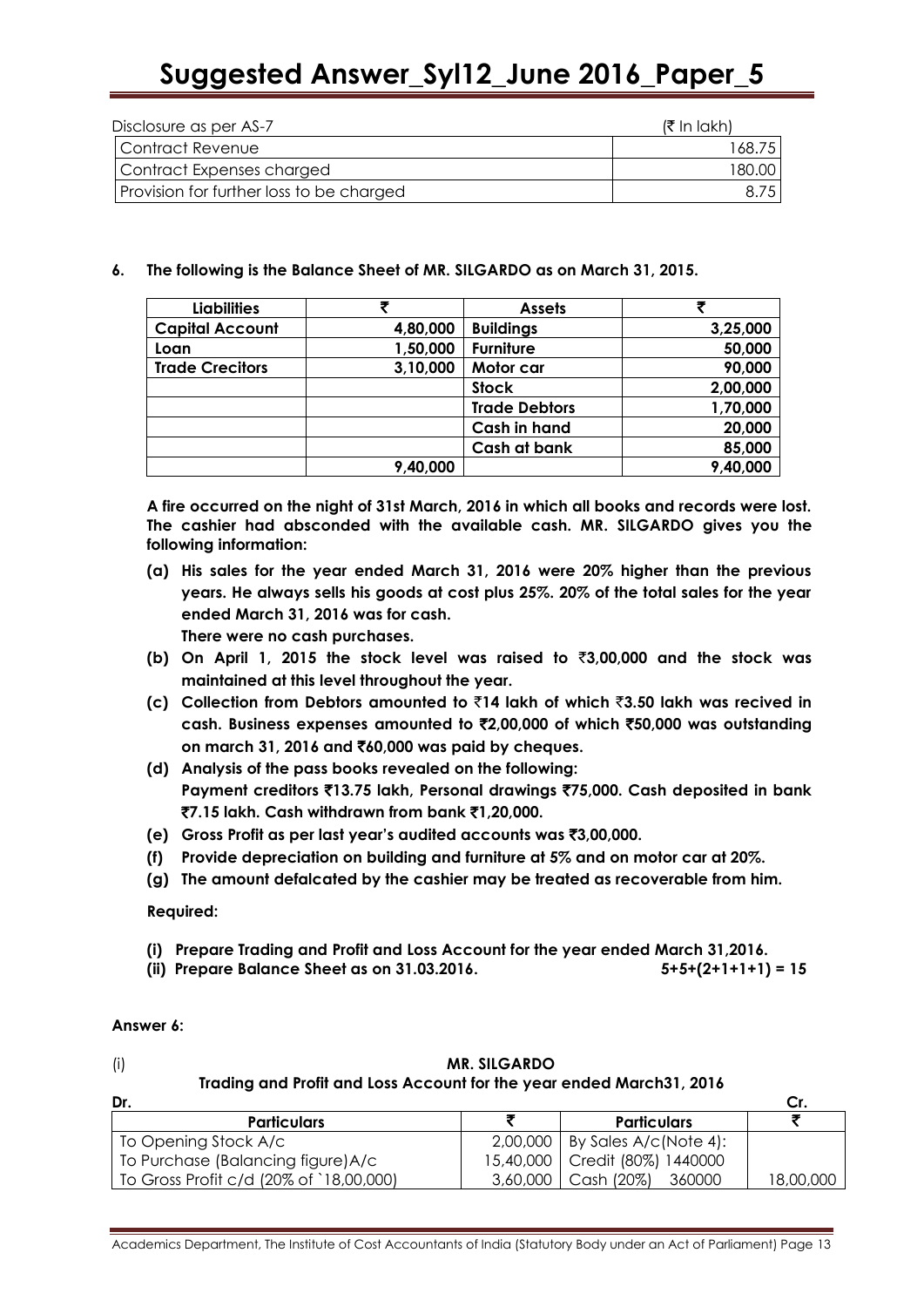|           | By Closing Stock    | 3,00,000  |
|-----------|---------------------|-----------|
| 21,00,000 |                     | 21,00,000 |
| 2,00,000  | By Gross Profit b/d | 3,60,000  |
| 36,750    |                     |           |
| 1,23,250  |                     |           |
|           |                     | 3,60,000  |
|           | 3,60,000            |           |

**(ii)**

| <b>MR. SILGARDO</b>      |          |           |                                           |          |           |
|--------------------------|----------|-----------|-------------------------------------------|----------|-----------|
|                          |          |           | <b>Balance Sheet as at March 31, 2016</b> |          |           |
| <b>Liabilities</b>       |          |           | <b>Assets</b>                             |          | ₹         |
| Capital: opening Balance | 4,80,000 |           | <b>Buildings</b>                          | 3,25,000 |           |
| Add: Net Profit          | 23,250   |           | Less: Depreciation                        | 16,250   | 3,08,750  |
|                          | 6,03,250 |           |                                           |          |           |
| Less: Drawings           | 75,000   | 5,28,250  | Furniture                                 | 50,000   |           |
|                          |          |           | Less: Depreciation                        | 2,500    | 47,500    |
| Loan                     |          | 1,50,000  |                                           |          |           |
| <b>Trade Payables</b>    |          | 4,75,000  | Motor Car                                 | 90,000   |           |
| Outstanding business     |          | 50,000    | Less: Depreciation                        | 18,000   | 72,000    |
| expenses                 |          |           | Stock-in-trade                            |          | 3,00,000  |
|                          |          |           | <b>Trade Receivables</b>                  |          | 2,10,000  |
|                          |          |           |                                           |          | 2,20,000  |
|                          |          |           | Cash at Bank                              |          | 45,000    |
|                          |          |           | Amount due from                           |          |           |
|                          |          |           | employee (for                             |          |           |
|                          |          |           | deduction)                                |          |           |
|                          |          | 12,03,250 |                                           |          | 12,03,250 |

#### **Working notes:**

#### **(1) Cash Book**

| Dr.                  |          |             |                      |          | Cr.         |
|----------------------|----------|-------------|----------------------|----------|-------------|
| <b>Particulars</b>   | Cash     | <b>Bank</b> | <b>Particulars</b>   | Cash     | <b>Bank</b> |
| To Balance b/d       | 20,000   | 85,000      | By Business Expenses | 90,000   | 60,000      |
| To Sales (Note 4)    | 3,60,000 |             | <b>By Drawings</b>   |          | 75,000      |
| To Trade Receivables | 3,50,000 | 10,50,000   | By Trade payables    |          | 13,75,000   |
| To Cash $(C)$        | -        | 7,15,000    | By Bank (C)          | 7,15,000 |             |
| To Bank (C)          | ,20,000  |             | By Cash $(C)$        |          | 1,20,000    |
|                      |          |             | By Balance c/d       | *45,000  | 2,20,000    |
|                      | 8,50,000 | 18,50,000   |                      | 8,50,000 | 18,50,000   |

\*Recoverable from Cashier

#### **(2) Trade Receivables Account**

| Dr.               |           |                                | Cr.       |
|-------------------|-----------|--------------------------------|-----------|
| Particulars       |           | Particulars                    |           |
| To Balance c/d    | 1,70,000  | By Bank ₹ (14,00,000-3,50,000) | 10,50,000 |
| To Sales (Note 4) | 14,40,000 | By Cash                        | 3,50,000  |
|                   |           | By Balance c/d                 | 2,10,000  |
|                   | 16,10,000 |                                | 16,10,000 |

### **(3) Trade Payables Account**

**Dr. Cr.**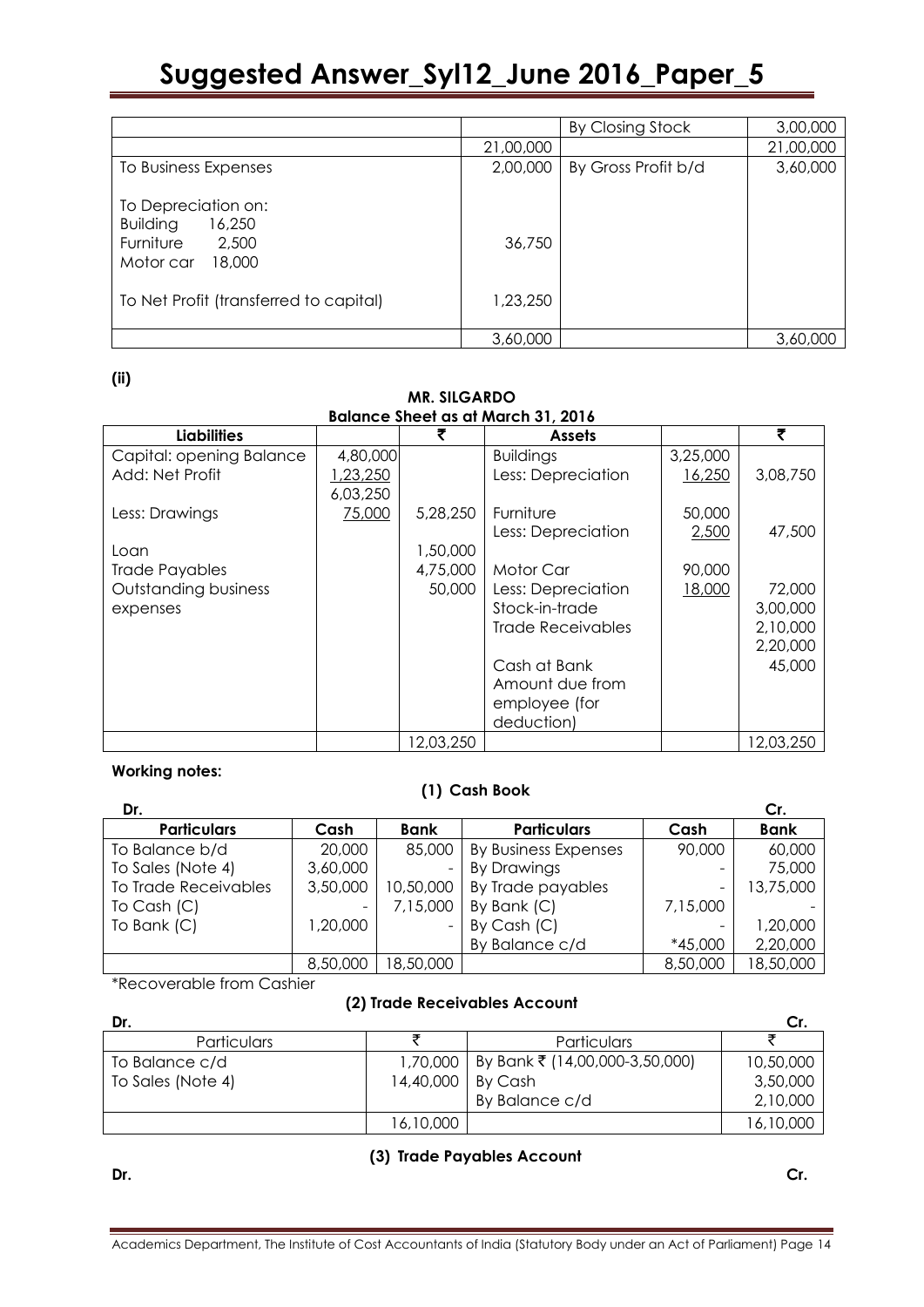| Particulars                   |           | Particulars                                                         |                       |
|-------------------------------|-----------|---------------------------------------------------------------------|-----------------------|
| To Bank A/c<br>To Balance c/d |           | 13,75,000   By Balance c/d<br>4,75,000   By Purchase $A/c$ (Note 5) | 3,10,000<br>15,40,000 |
|                               | 18,50,000 |                                                                     | 18,50,000             |

#### **(4) Computation of Total Sales:**

| Last year's gross profit @20% on sales (cost +25%) | 3,00,000  |
|----------------------------------------------------|-----------|
| Last year's sales (3,00,000x5)                     | 15,00,000 |
| Current year's sales (₹15,00,000+20%)              | 18,00,000 |
| Gross Profit: 20% of Sales                         | 3,60,000  |
| Cash Sales: 20% of Total Sales                     | 3,60,000  |
| Credit Sales: 80% of Total Sales                   | 14,40,000 |

(5) Calculation of Purchase:

(Sales + Closing Stock) – (Opening Stock + Gross Profit)

 $= (18,00,000+3,00,000) - (2,00,000+20\% \text{ of } 18,00,000)$ 

 $= (21,00,000-5,60,000) = ₹15,40,000.$ 

#### **7. (a) The following details are extracted from the books of HEAVEN BANK LTD, a Commercial Bank as on 31st March, 2016:**

|                                       | (Amount in ₹ Lakh) |
|---------------------------------------|--------------------|
| Interest and discount received        | 390                |
| Interest paid on deposits             | 204                |
| <b>Issued and subscribed capital</b>  | 100                |
| <b>Salaries and allowances</b>        | 20                 |
| Directors fee and allowances          | 3                  |
| Rent and taxes paid                   | 9                  |
| Postage and telegrams                 | 6                  |
| <b>Statutory reserve fund</b>         | 80                 |
| Commission, exchange and brokerage    | 20                 |
| <b>Profit on Exchange Transaction</b> |                    |
| <b>Profit on sale of investments</b>  | 21                 |
| Depreciation on bank's properties     | 3                  |
| Law charges                           | 4                  |
| Audit fee                             |                    |

**The following further information is given:**

- **(i) A customer to whom a sum of** `**100 lakhs has been advanced, has become insolvent and it is expected only 50% can be recovered from his estate.**
- **(ii) There were also other debts for which a provision of** `**15 lakh was found necessary by the auditors.**
- **(iii) Rebate on bills discounted on 31.03.2015 was 1,20,000 and 31.03.2016 was**  `**1,60,000.**
- **(iv) Provided** `**65 lakh for Income Tax.**
- **(v) The directors desire to declare 10% dividend.**
- **(vi) Provide 25% for Statutory Reserve.**
- **(vii)Profit & Loss Account as on 31.03.2015 was NIL.**

**Required:**

**Prepare Profit &Loss Account of Heaven Bank Ltd. for the year ended March 31, 2016.**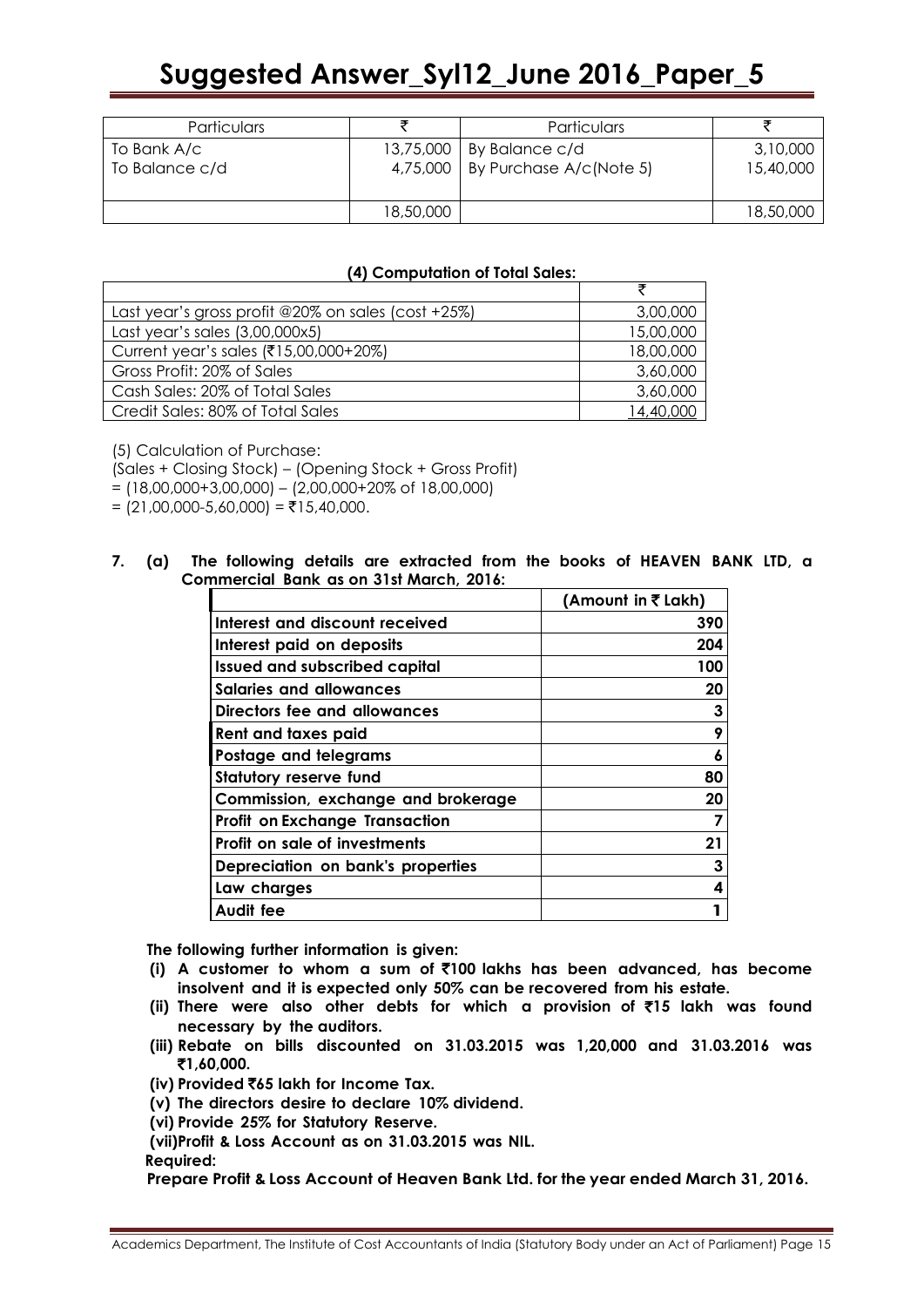**(Notes/Schedules to Profit & Loss Account need not form part of the answer) 10**

**(b) The following information are abstracted from the records of EVERGREEN .POWER LTD.**

- **The name of the power station: EVERGREEN POWER LTD.**
- **Date of Commercial Operation of COD = 1st April, 2012**
- **Approved Opening Capital Cost as on 1st April, 2012 =** `**7500,000**
- **Details of allowed additional Capital Expenditure during the years are as follows:**

|                                       |                      | (Amount in ₹) |          |        |
|---------------------------------------|----------------------|---------------|----------|--------|
| Year ended March 31,                  | 2013<br>2014<br>2015 |               |          | 2016   |
| <b>Additional Capital Expenditure</b> | 5,00,000             | 1,50,000      | 1,00,000 | 50,000 |
| (Allowed)                             |                      |               |          |        |

**Your are required to calculate Return on Equity for 2012-13 to 2015-16 years as per Regulation 21 of the Central Electricity Regulatory Commission (Terms and Conditions of Tariff) Regulations 2004.** 

**5**

#### **Answer 7 (a):**

#### **HEAVEN BANK LTD Profit and Loss Account for the year ended March 31, 2016**

|                                             |                 |                        | (Amount in ₹ Lakh)     |
|---------------------------------------------|-----------------|------------------------|------------------------|
| <b>Particulars</b>                          | <b>Schedule</b> | Year ended<br>31.03.16 | Year ended<br>31.03.15 |
| Income:                                     |                 |                        |                        |
| Interest earned                             | 13              | 389.60                 |                        |
| Other Income                                | 14              | 48.00                  |                        |
| Total                                       |                 | 437.60                 |                        |
| <b>Expenditure:</b>                         |                 |                        |                        |
| Interest expended                           | 15              | 204.00                 |                        |
| Operating expenses                          | 16              | 46.00                  |                        |
| Provision and contingencies<br>$(50+15+65)$ |                 | 130.00                 |                        |
| <b>Total</b>                                |                 | 380.00                 |                        |
| Profit / Losses                             |                 |                        |                        |
| Net Profit for the year                     |                 | 57.60                  |                        |
| Profit brought forward                      |                 | Nil                    |                        |
| Total                                       |                 | 57.60                  |                        |
| <b>Appropriations</b>                       |                 |                        |                        |
| Transfer to statutory reserve (25%)         |                 | 14.40                  |                        |
| Proposed dividend                           |                 | 10.00                  |                        |
| Balance carried over to balance<br>sheet    |                 | 33.20                  |                        |
| Total                                       |                 | 57.60                  |                        |

Profit and Loss Account balance of ₹33.20 lakh will appear in the Balance Sheet under the head of Reserve and Surplus as on 31.03.2016.

#### **Schedule 13- Interest Earned**

 $(\bar{\bar{\tau}}$  In lakh)

| <b>Particulars</b>                                 |        |
|----------------------------------------------------|--------|
| Interest/ discount on advances/ bills (Refer W.N.) | 389.60 |
| Total                                              | 389.60 |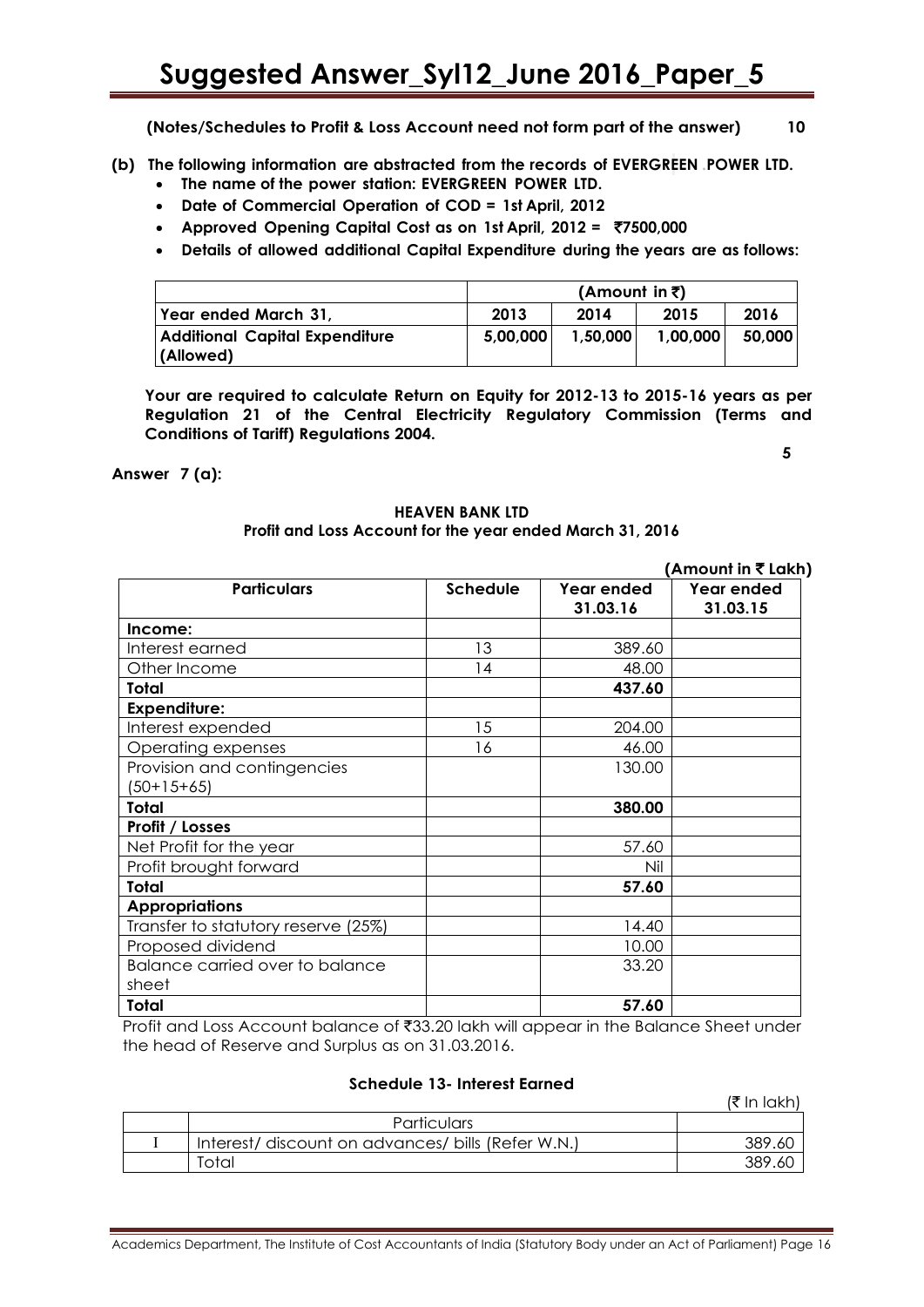#### **Schedule 14 – Other Income**

|   |                                    | (₹ In lakh) |
|---|------------------------------------|-------------|
|   | Particulars                        |             |
|   | Commission, exchange and brokerage | 20.00       |
|   | Profit on sale of investments      | 21.00       |
| Ш | Profit on Exchange Transaction     | 7.00        |
|   | Total                              |             |

#### **Schedule 15 – Interest Expenses**

|                            | (₹ In Iakh) |
|----------------------------|-------------|
| <b>Particulars</b>         |             |
| Interests paid on deposits | 204.OC      |
| Total                      | 204.        |

#### **Schedule 16 – Operating Expenses**

|     |                                         | $($ ₹ In lakh) |
|-----|-----------------------------------------|----------------|
|     | Particulars                             |                |
|     | Payment to and provision for employees  | 20.00          |
| Н   | Rent and taxes etc.                     | 9.00           |
| Ш   | Depreciation on bank's properties       | 3.00           |
| IV  | Director's fee, allowances and expenses | 3.00           |
|     | Auditor's fee                           | 1.00           |
| VI  | Law (Statutory) charges                 | 4.00           |
| VII | Postage and telegrams                   | 6.00           |
|     | Total                                   | 46.00          |

#### **Working note:**

|                                                        | (₹ In lakh) |
|--------------------------------------------------------|-------------|
| Particulars                                            |             |
| Interest/ discount (net of rebate on bills discounted) | 390.00      |
| Add: Rebate on bills discounted on 31.03.2015          | .20         |
| Less: Rebate on bills discounted on 31.03.2016         | 1.60        |
|                                                        |             |

#### **Answer 7(b):**

#### **EVER GREEN POWER LTD. Calculation of Return on Equity for the year ended March31,**

|                                         |        |          |        | (Amount in $\bar{\tau}$ Thousand) |
|-----------------------------------------|--------|----------|--------|-----------------------------------|
| Year ended March 31,                    | 2013   | 2014     | 2015   | 2016                              |
| (i) Opening Equity (30%)                | 2,250  | 2,400    | 2,445  | 2,475                             |
| (ii) Additional Equity (30%)            | 150    | 45       | 30     | 15                                |
| (iii) Closing Equity $[(i) + (ii)]$     | 2,400  | 2,445    | 2,475  | 2,490                             |
| (iv) Average Equity $[(i) + (iii)]/2$   | 2,325  | 2,422.50 | 2,460  | 2,482.50                          |
| (v) Return on Equity (iv $\times$ 0.14) | 325.50 | 339.15   | 344.40 | 347.55                            |

#### **8. (a) LINKEN LTD., with a Head Office in Kolkata, sends goods to its Madras branch at cost plus 25 percent. The following particulars are available in respect of the Branch for the year ended 31st March, 2016.**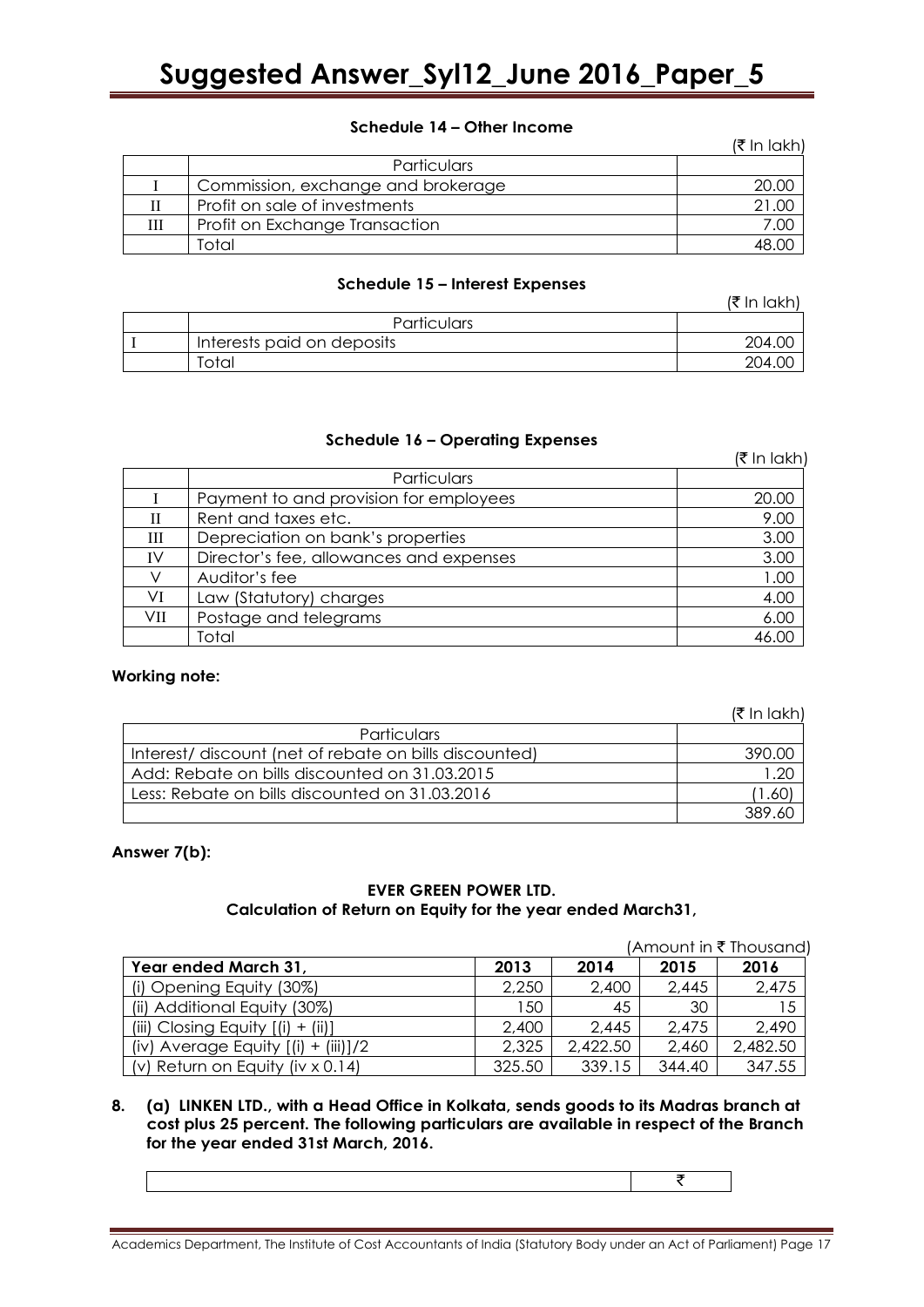| Opening Stock at Branch at cost to Branch                | 4,00,000  |
|----------------------------------------------------------|-----------|
| Goods sent to Branch at invoice price                    | 60,00,000 |
| Loss-in-transit at invoice price                         | 75,000    |
| Pilferage at invoice price                               | 30,000    |
| <b>Sales</b>                                             | 60,95,000 |
| <b>Expenses</b>                                          | 3,00,000  |
| <b>Closing Stock at Branch at cost to Branch</b>         | 2,00,000  |
| Recovered from Insurance company against lost-in-transit | 50,000    |

**You are required to prepare:**

**(i) Branch Stock Account**

**(ii) Branch Adjustment Account**

**(iii) Branch Profit & Loss account in the book of Linken Ltd. 5+2+2=9**

#### **(b) SUN LIFE INSURANCE CO. LTD. provides the following information:**

|                                                                     | (Amount in $\bar{z}$ Lakh) |
|---------------------------------------------------------------------|----------------------------|
| <b>Balance of Life Assurance Fund as on 1st April, 2015</b>         | 502                        |
| Interim bonus paid in the valuation period                          | 80                         |
| <b>Balance of Revenue Amount for the year ended 31st March 2016</b> | 700                        |
| Net liability as per Actuarial Valuation as on 31st March 2016      | 490                        |

**You are required to prepare:**

**(i) Valuation Balance Sheet and** 

**(ii) Profit Distributions Statement- for the year ended 31st March, 2016. 3+3=6**

#### **Answer 8 (a):**

#### **LINKEN LTD. (i) BRANCH STOCK ACCOUNT FOR THE YEAR ENDED MARCH 31, 2016**

| Dr.                         |           |                                  | Cr.       |
|-----------------------------|-----------|----------------------------------|-----------|
| <b>Particulars</b>          |           | <b>Particulars</b>               |           |
| To Balance b/d              | 4,00,000  | By Branch Cash/Debtors (Sales)   | 60,95,000 |
| To Goods sent to Branch A/c | 60,00,000 | By Branch Adjustment A/c         | 15,000    |
|                             |           | (loading - loss in transit)      |           |
|                             |           | By Branch Adj. A/c (Pilferage    | 6,000     |
|                             |           | loading)                         |           |
|                             |           | By P&L Account (Loss in transit) | 60,000    |
|                             |           | By P&L Account (Pilferage)       | 24,000    |
|                             |           | By Balance c/d                   | 2,00,000  |
|                             | 64,00,000 |                                  | 64,00,000 |

### **(ii) BRANCH STOCK ACCOUNT FOR THE YEAR ENDED MARCH 31, 2016**

| Dr.                                   |           |                             | Cr.       |
|---------------------------------------|-----------|-----------------------------|-----------|
| <b>Particulars</b>                    |           | <b>Particulars</b>          |           |
| To Branch Stock A/c (Loss in transit) | 15,000    | By Balance b/d              | 80,000    |
| To Branch Stock A/c (Pilferage)       | 6,000     | By Goods sent to Branch A/c | 12,00,000 |
| To Branch P&L A/c                     | 12,19,000 | (loading on @ 20% on        |           |
| To Balance c/d (loading on cl. Stock) | 40,000    | ₹60,00,000)                 |           |
|                                       | 12,80,000 |                             | 12,80,000 |

(iii) BRANCH PROFIT & LOSS ACCOUNT FOR THE YEAR ENDED 31ST MARCH, 2016 **Dr. Cr.**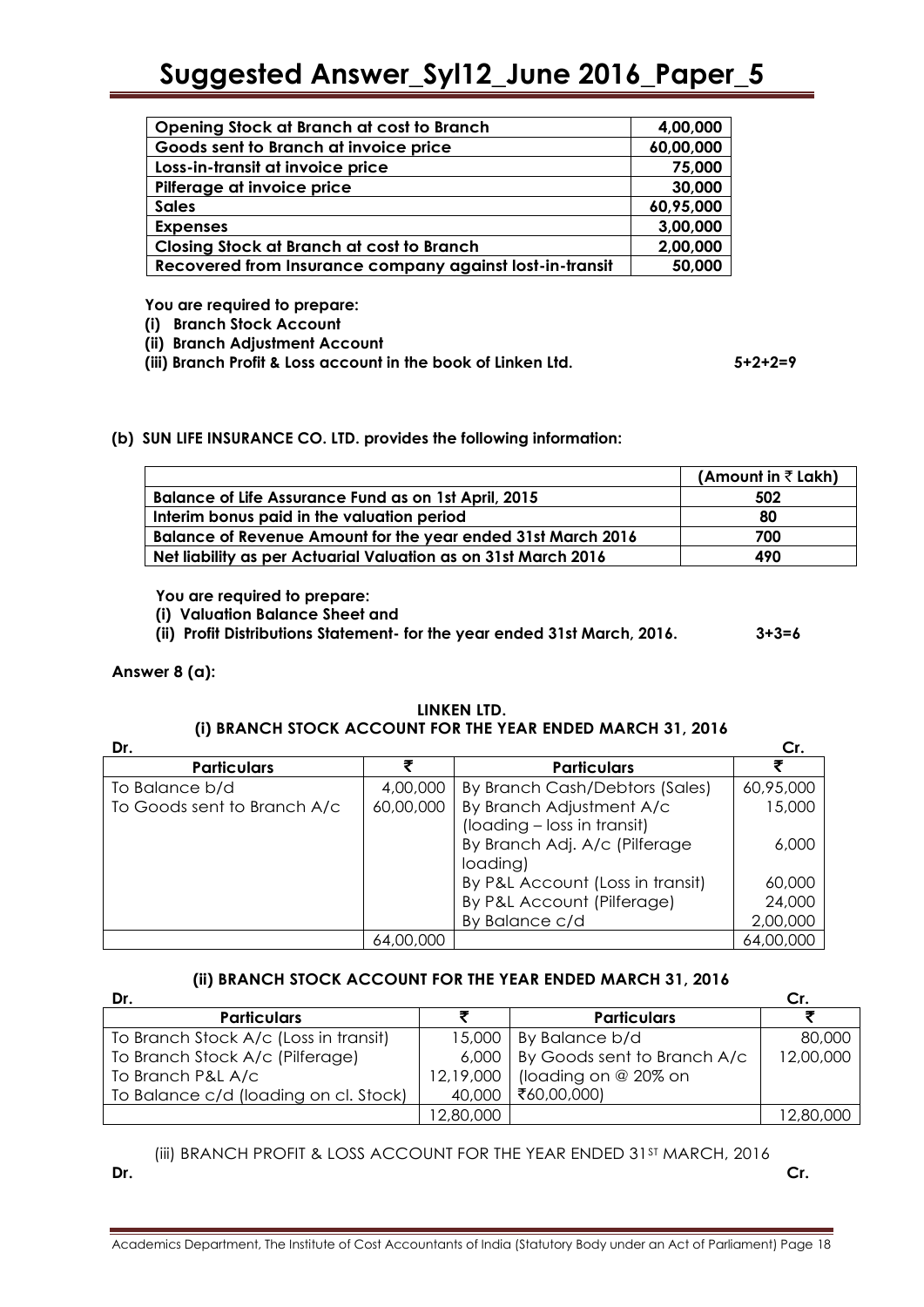| <b>Particulars</b>              |           | <b>Particulars</b>            |           |
|---------------------------------|-----------|-------------------------------|-----------|
| To Expenses A/c                 |           | 3,00,000   By Branch Adj. A/c | 12,19,000 |
| To Branch Stock A/c             |           | 60,000   (Gross Profit)       |           |
| (Loss in transit)               |           | By Branch Cash A/c            | 50,000    |
| To Branch Stock A/c (Pilferage) | 24,000    | (Insurance claim)             |           |
| To General P&L A/c              | 8,85,000  |                               |           |
| (Profit Transferred)            |           |                               |           |
|                                 | 12,69,000 |                               | 12,69,000 |

#### **Working Notes:**

| 1) Loss in transit (at invoice price)           | 75,000 |
|-------------------------------------------------|--------|
| Less: Loading adjusted in Branch adjustment A/c | 15,000 |
| Cost of loss in transit                         | 60,000 |
| Less: Amount received from insurance co.        | 50,000 |
| Net Loss in transit                             | 10,000 |
|                                                 |        |
| 2) Loss on Account of pilferage:                |        |
| Invoice price of pilferage                      | 30,000 |
| Less: Loading adjusted in Br. Adj. A/c          | 6,000  |
| Cost of Loss due to pilferage charged to P&L    | 24,000 |
|                                                 |        |

#### **Answer 8 (b):**

#### **SUNLIFE INSURANCE CO.LTD. (I) Valuation Balance Sheet at March 31, 2016**

|                                               |     |                           | (Amount in ₹ Lakh) |
|-----------------------------------------------|-----|---------------------------|--------------------|
| <b>Liabilities</b>                            |     | <b>Assets</b>             |                    |
| Net liabilities as per actuarial<br>valuation |     | 490   Life Insurance fund | 700                |
| Surplus / net profit                          | 210 |                           |                    |
|                                               | 700 |                           | 700                |

#### **(I) Profit Distribution Statement for the year ended March 31, 2016**

|                                         | (Amount in ₹ Lakh) |
|-----------------------------------------|--------------------|
| Surplus /net profit                     | 210                |
| Add: Interim bonus paid                 | 80                 |
| Amount available for distribution       | 290                |
| Policyholders' shares @95% of ₹290 lakh | 275.50             |
| Less: Interim bonus paid                | 80.00              |
|                                         | <u>195.50</u>      |
| Shareholders' share @5% of 290 lakh     | 14.50              |

#### **9. Write short notes on any three out of the following: 5×3=15**

- **(a) Accommodation Bill**
- **(b) Main features of the Electricity Act. – 2003**
- **(c) Rebate on Bills Discounted**
- **(d) Average Revenue Per User (APRU)**

#### **Answer 9:**

#### **(a) Accommodation Bill:**

An accommodation Bill is a bill of exchange signed by-a party as drawer, drawee,

 $\overline{z}$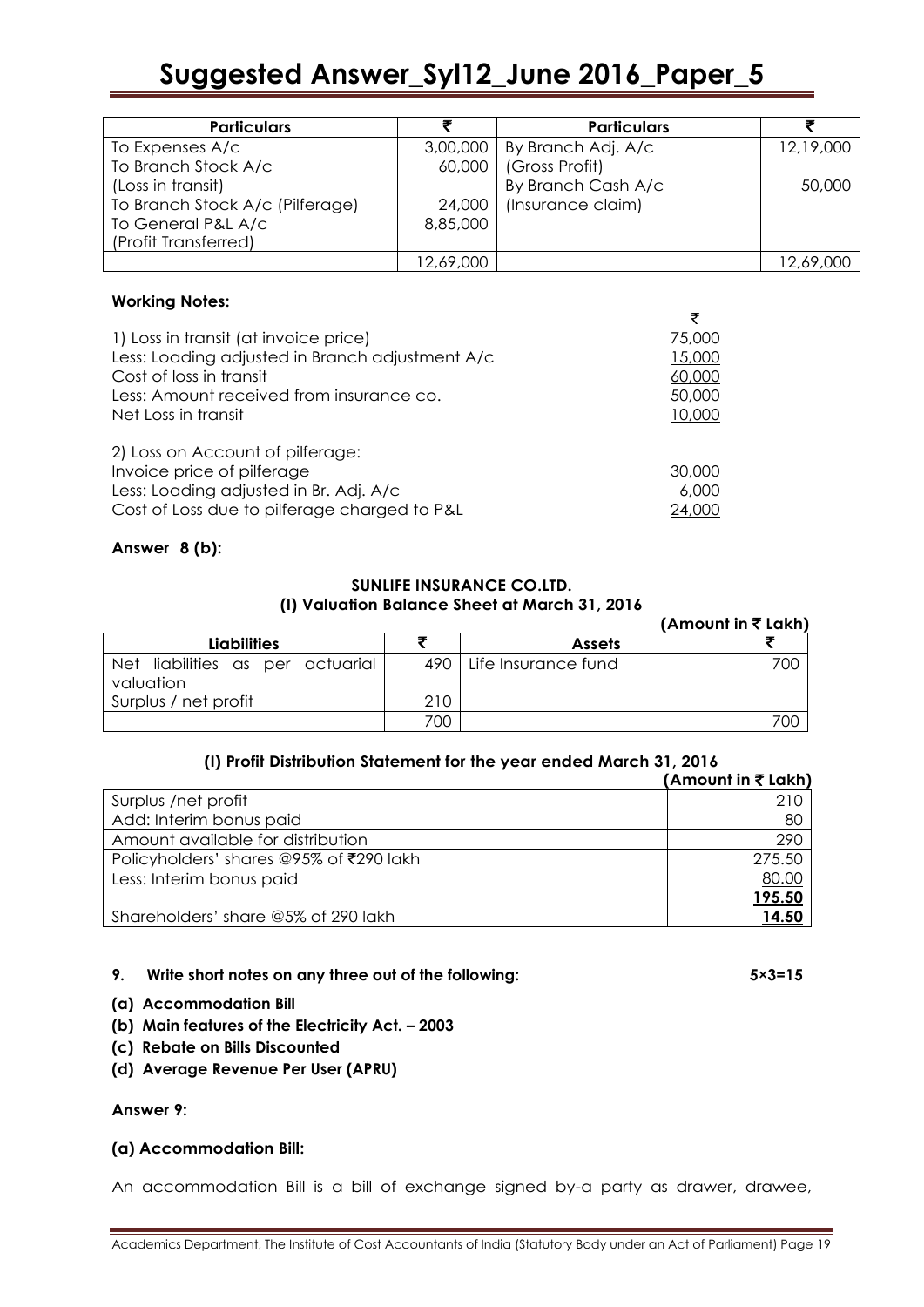endorser to accommodate another party whose credit is not strong enough to enable him to borrow on his single name. It is drawn for the purpose, of arranging temporary finance. Therefore, an Accommodation Bill is a Bill of exchange which has been drawn, on and accepted by a reputable party for the purpose of giving value to the bill so that it can be discounted.

What actually happens in the case of an accommodation bill is that one party draws the bill and the other party accepts it. Then, the drawing party gets it discounted from the bank and receives ready cash of which he is in need. The money received is either wholly utilized by the drawer, or by both, the drawee and the acceptor. Before the due date approaches, the required sum of money is sent to the acceptor in order to make him able to honour the bill and the bill is honoured on the due date. Thus, although there is no legal liability, there exists a strong moral understanding between the parties concerned.

#### **(b) Main features of the Electricity Act, 2003**

- The activities like generation, transmission and distribution of power have been separately identified.
- The Act de-licenses power generation completely (except for hydro-power projects, over a certain size).
- 10% of the power supplied by suppliers and distributors to the consumers has to be generated using renewable and non-conventional sources of energy.
- Setting up State Electricity Regulatory Commission (SERC) made mandatory.
- Appellate Tribunal to hear appeals against the decision of the CERC and SERCs.
- Ombudsman scheme for consumers' grievance redressal.
- Provision for private licensees in transmission and entry in distribution through and independent network.
- Metering of all electricity supplied made obligatory.
- Provision relating to theft of electricity made stricter.

#### **(c) Rebate on Bills Discounted:**

When a bank discounts a bill of exchange, the full amount of the discount earned is credited to the Discount Account but some of the Bills discounted may not mature for payment by the close for the year; as a result, the amount of discount in respect of such bill would not have been earned during the year. On this consideration, the unexpired portion of such discount is carried forward by Debiting the Discount Account and crediting Rebate on Bills Discounted Account. The letter account is shown on the liabilities side of the Balance Sheet as income received which had not accrued before the close of the year. At the commencement of the period next following the account is close off by transfer to the Discount Account.

#### **(d) Average Revenue Per User (ARPU)**

The average Revenue per User (ARPU) or subscriber is an indication of the net recurring, revenue per subscriber per month earned by the Telecom Operator. This is calculated by dividing the monthly net revenue by the average subscriber base ARPU includes monthly rentals, airtime / call charges, VAS charges, and all other charges as reduced by pass through. ARPU does not include non-recurring revenues like handset sales, installation fees, revenue from roaming services from other networks, etc. Due to a large variation between prepaid and postpaid services, the ARPU is calculated separately for both these services. Average Revenue Per User for prepaid services is generally lower, (approximately 40% less) as compared to post-paid services bringing down the blended ARPU. For June 2005, and September 2005, the blended ARPU on an all India basis has fallen from  $\overline{381}$  in June 2005 to  $\overline{374}$  in September 2005. It is interesting to note that the Indian telecom industry has witnessed a continuous fall of ARPU on a quarter to quarter